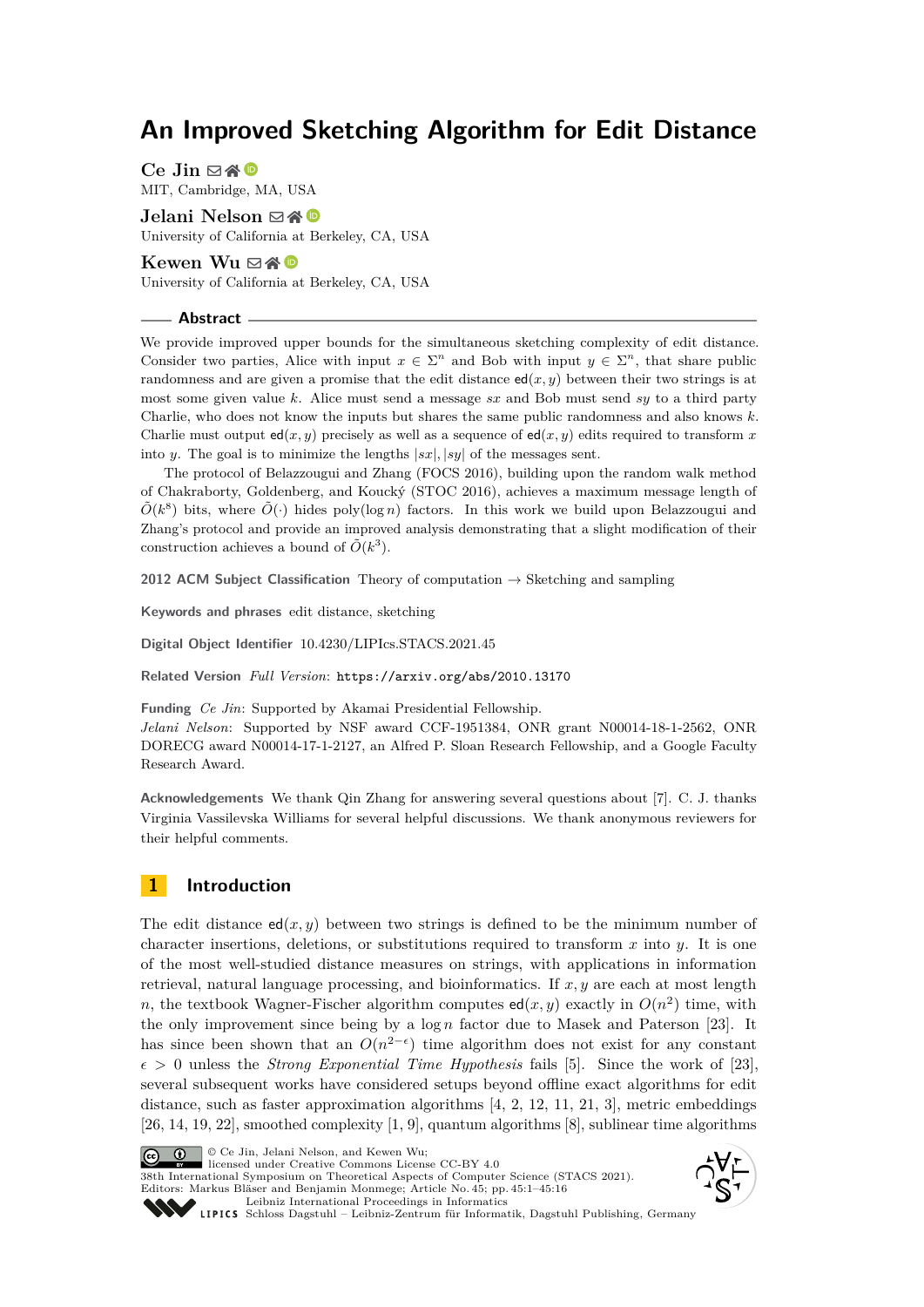### **45:2 An Improved Sketching Algorithm for Edit Distance**

for gap versions  $[6, 17, 10, 20]$  $[6, 17, 10, 20]$  $[6, 17, 10, 20]$  $[6, 17, 10, 20]$  $[6, 17, 10, 20]$  $[6, 17, 10, 20]$  $[6, 17, 10, 20]$ , and communication complexity and sketching/streaming [\[13,](#page-15-9) [7,](#page-14-0) [15,](#page-15-10) [18,](#page-15-11) [16\]](#page-15-12). In this work we focus on communication complexity, and specifically *simultaneous communication complexity*.

In the communication model, Alice has input string *x* and Bob has *y*. They, or a third party, would like to compute  $ed(x, y)$  as well as a minimum length sequence of edits for transforming *x* into *y*. We consider the setting of shared public randomness amongst all parties. The one-way setting in which Alice sends a single message to Bob, who must then output  $ed(x, y)$ , is known as the *document exchange problem* and has a long history. In the promise version of the problem for which we are promised  $ed(x, y) \leq k$ , Orlitsky [\[25\]](#page-15-13) gave a deterministic protocol in which Alice only sends  $O(k \log(n/k))$  bits in the case of binary strings, which is optimal, with the downside that Bob's running time to process her message is exponential. Haeupler recently used public randomness to improve Bob's running time to polynomial with the same asymptotic message length, and it is now known that a polynomial-time recovery algorithm is achievable deterministically if one increases the message length to  $O(k \log^2(n/k))$  [\[15,](#page-15-10) [18\]](#page-15-11). Belazzougui and Zhang [\[7\]](#page-14-0) studied the harder *simultaneous communication* model in which Alice and Bob each send messages to a third party Charlie, who knows neither string but shares knowledge of the public randomness, and Charlie must output  $ed(x, y)$  as well as the edits required to transform x into y. In this model they gave a protocol in which each player sends  $O(k^8 \log^5 n) = \tilde{O}(k^8)$  bits.<sup>[1](#page-1-0)</sup>

 $\triangleright$  **Definition 1** (Problem  $\mathscr{Q}_{n,k,\delta}$ ). Alice and Bob and a referee share public randomness. *Alice (resp., Bob) gets a length-n input string x (resp., y) over alphabet*  $\Sigma$ *, and then sends a* "sketch"  $sx \in \{0,1\}^*$  (resp., sy) to the referee. We say the size of the sketch is maximum *length of strings sx and sy. After receiving the sketches sx and sy,*

- $\bullet$  *if*  $ed(x, y) \leq k$ *, the referee needs to compute*  $ed(x, y)$  *as well as an optimal edit sequence from x to y,* with success probability at least  $1 - \delta$ *;*
- $\bullet$  *if*  $ed(x, y) > k$ , the referee needs to report "error", with success probability at least  $1 \delta$ *.*

### **Main contribution**

We build upon and improve techniques developed in [\[7\]](#page-14-0) to show that a very slight modification of their protocol needs a sketch size of only  $\tilde{O}(k^3)$  bits to solve problem  $\mathscr{Q}_{n,k,\delta}$ . More precisely, the bound is  $O(k^3 \log^2(n/\delta) \log n)$  $O(k^3 \log^2(n/\delta) \log n)$  $O(k^3 \log^2(n/\delta) \log n)$  bits.<sup>2</sup>

# <span id="page-1-2"></span>**1.1 Proof Overview**

We provide a high-level description of the previous results [\[13,](#page-15-9) [7\]](#page-14-0) that we build on, and then briefly describe our new ideas.

### **CGK random walk**

The previous sketching result [\[7\]](#page-14-0) uses a random walk technique developed in [\[13\]](#page-15-9). Given two input strings  $x, y$  of length  $n$ , we append them with infinitely many zeros and initialize two pointers  $i = 1, j = 1$ . In each step *t*, we first append  $x[i]$  to Alice's output tape (and append *y*[*j*] to Bob's output tape), and then increment *i* by  $r_t(x[i]) \in \{0,1\}$ , and increment *j* by  $r_t(y[j]) \in \{0,1\}$ , where  $r_t : \Sigma \to \{0,1\}$  is a random function. The process continues for

<span id="page-1-0"></span><sup>&</sup>lt;sup>1</sup> We use  $\tilde{O}(f)$  throughout this paper to denote  $f \cdot \text{polylog}(n)$ .

<span id="page-1-1"></span><sup>2</sup> We remark that both the algorithm of [\[7\]](#page-14-0) and our improved algorithm are time-efficient, and work in the more restrictive setting where Alice and Bob have only  $poly(k \log(n/\delta))$  memory and receive the input strings in a *streaming* fashion.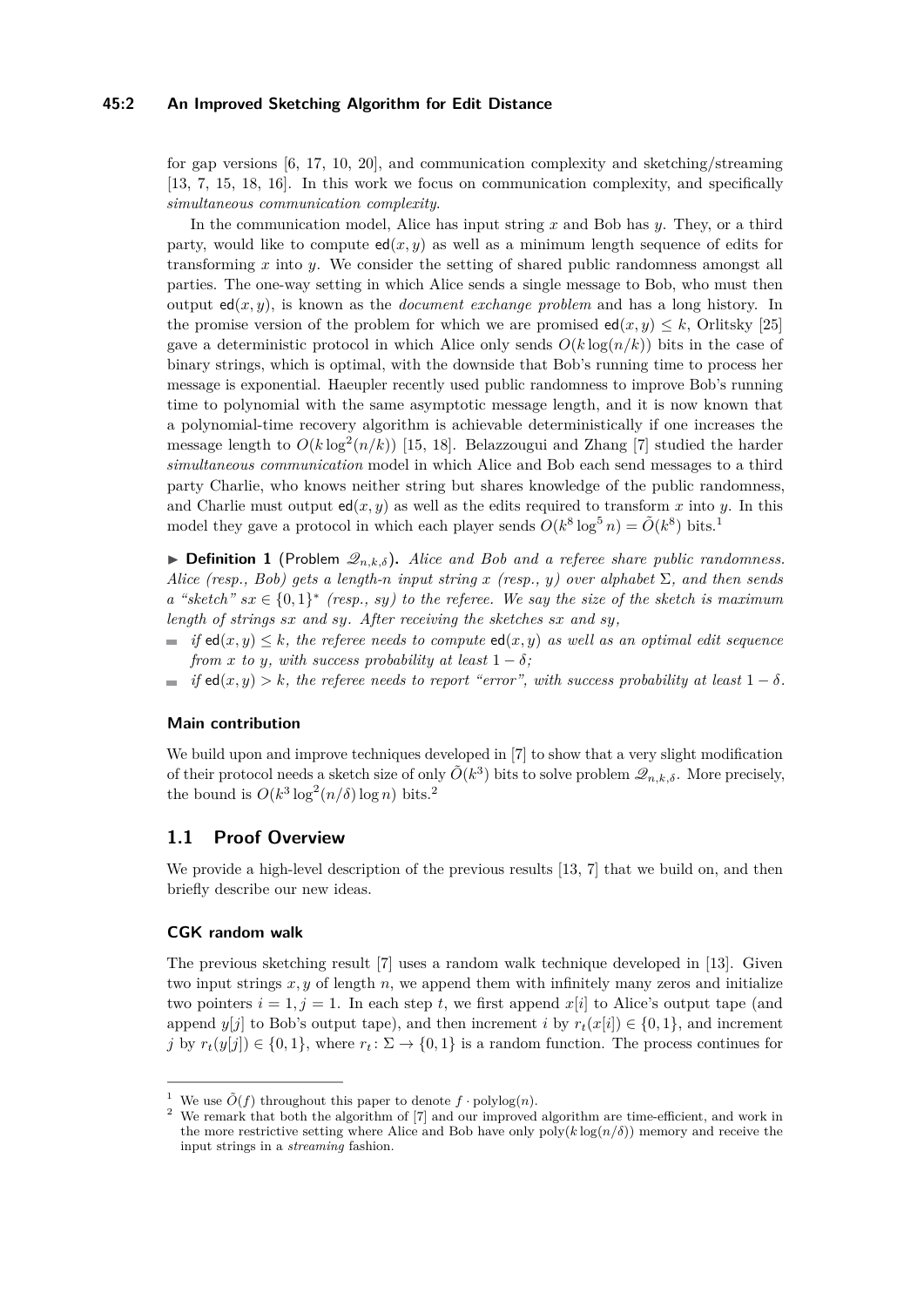3*n* steps and we consider the evolution of  $i - j$ , i.e., the distance between the two pointers during this random process. Observe that when  $x[i] \neq y[j]$ , the change of  $i - j$  is a mean-zero random variable in  $\{-1, 0, +1\}$  (and we call this a *progress step*); while when  $x[i] = y[i]$ , the difference  $i - j$  will not change.

The main result of [\[13\]](#page-15-9) shows that the number of progress steps in this random process is at least  $ed(x, y)/2$ , and at most  $O(ed(x, y)^2)$  with constant probability. This property was used to design a sketching protocol (with public randomness for generating  $r_t$ ) for estimating  $ed(x, y)$  up to a quadratic factor error by applying an approximate Hamming distance sketching protocol to the two strings generated by the random walk (where a progress step corresponds to a Hamming mismatch between Alice's and Bob's output strings).

### **Previous algorithm**

The key idea of [\[7\]](#page-14-0) is the following. A CGK random walk naturally induces a non-intersecting matching between the input strings: we view  $x$  and  $y$  as a bipartite graph, where if  $(i, j)$  is an edge then  $x[i] = y[i]$  and *i, j* are the pointers in some step of the walk. In particular, this matching can be viewed as an edit sequence where a character is unchanged if it is matched.

Using an exact Hamming sketch protocol (with sketch size near-linear in the number of Hamming errors), the referee can recover this matching, as well as all the unmatched characters. Although this matching may not correspond to an edit sequence of optimal length, [\[7\]](#page-14-0) shows that if we obtain *multiple* matchings by running i.i.d. CGK random walks, then

- **(a)** if the *intersection* of their matched edges is contained in an optimal matching, then one can extract enough information from the matchings and unmatched characters to recover an optimal edit sequence using dynamic programming;
- **(b)** if we generate poly $(\text{ed}(x, y), \log n)$  many i.i.d. CGK random walks, then the precondition of Item (a) is satisfied with constant probability.

#### **Our improvements**

We obtain our result by improving the dependence on  $ed(x, y)$  in Item (b) described above. In particular, we reduce the number of required random walks. Our improvements come from two parts.

To obtain the first improvement, we observe that the algorithm of [\[7\]](#page-14-0) relies on the following two events happening. The first is that, for every edge that does appear in a (fixed) optimal matching, there should be one of the sampled CGK random walks that misses this edge. The second is that the CGK random walks should have few progress steps. In [\[7\]](#page-14-0), they pay a union bound over the two events to make sure *all CGK random walks* are good for the decoder. This introduces a large dependence on  $ed(x, y)$ , mainly due to the fact that the number of Hamming errors in a CGK random walk has a heavy-tailed distribution. We manage to avoid this by arguing that these two events happen simultaneously (see Lemma [15\)](#page-7-0) with decent probability, and then modifying the decoding algorithm to only consider *those good CGK random walks*.

The second improvement comes from improved analysis for Item (b), which depends on the following property of the CGK random walk [\[7,](#page-14-0) Lemma 16] (see Subsection [3.3](#page-9-0) for how this property can be used): informally, if a string *X*[1*..L*] has a certain kind of self-similarity (for example, it is periodic), then with some nontrivial probability, a CGK random walk on X itself starting with two pointers  $i = 2, j = 1$  will not pass through the state  $(i = L, j = L)$ . To be more precise, if there is a non-intersecting matching between  $X[1..L]$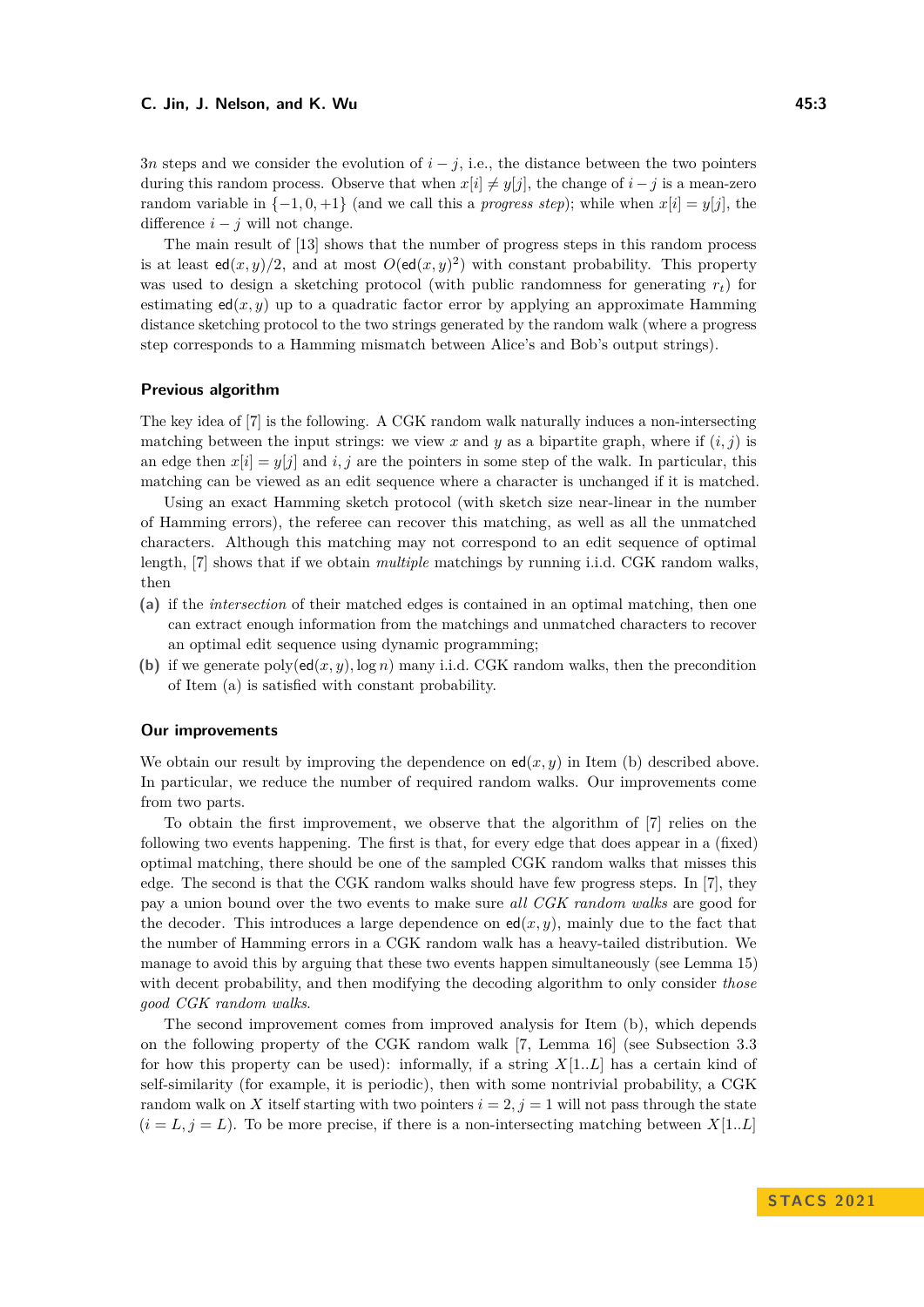### **45:4 An Improved Sketching Algorithm for Edit Distance**

and itself, where every matched edge  $(I, J)$  satisfies  $I > J$ , and the number of singletons (unmatched characters) is at most K, then the CGK random walk will miss  $(i = L, j = L)$ with  $\Omega(1/K^2)$  probability.<sup>[3](#page-3-0)</sup>

We use a more technical analysis to improve the bound to  $\Omega(1/K)$  (see Proposition [18\)](#page-9-1). Now we informally describe our main idea. Starting from the state  $(i = 2, j = 1)$ , with at least  $\Omega(1/K)$  probability it will first reach a state  $(i, j)$  with  $i - j > d_0 = \Theta(K)$  before reaching  $i - j = 0$  (note that  $i - j$  can never become negative). Then we will show that with good probability  $i - j$  will remain in the range  $[d_0/2, 3d_0/2]$ . To do this, we show an  $O(d_0^2)$  upper bound on the expected total number of progress steps, and use the fact that the expected deviation produced by a *P*-step one-dimensional random walk is  $O(\sqrt{P})$ .

To bound the expected total number of progress steps, we divide the evolution of the state  $(i, j)$  into several phases, where in each phase the pointers move from a *stable state*  $(i, j)$  to another *stable state*  $(i', j')$ , satisfying  $j' \geq i$  and  $i' \geq 2j - i$ . Here, a *stable state*  $(i, j)$ informally means that we have a good upper bound of  $ed(X[j..i-1], X[i..2i-j-1])$  in terms of the number of singletons in the range  $[j..2i - j - 1]$  (for example, if *X* is "close" to a string with period *p*, and  $i - j$  is approximately a multiple of *p*, then  $(i, j)$  is a stable state). We will bound the expected number of progress steps in one phase by  $O((i - j) \cdot S + S^2)$ , where *S* denotes the number of singletons in the range  $[j..i' - 1]$ . We can see the sum of *S* over all phases is at most 2*K* since each singleton is counted at most twice. Hence, summing up over all phases would give the desired  $O(K^2)$  upper bound, if we assume  $i - j = \Theta(d_0)$ . Although this assumption may lead to circular reasoning, we can get around this issue by a more careful argument.

### **Organization**

We give several needed definitions in Section [2.](#page-3-1) In Section [3](#page-6-0) we state and analyze our sketching algorithm, which as mentioned, is mostly similar to [\[7\]](#page-14-0) but with small modifications. Section [4](#page-10-0) is devoted to our main technical lemma. In comparison with the proof overview, Section [3](#page-6-0) is for the first improvement and Section [4](#page-10-0) is for the second improvement. Then we discuss limits on our approach and further problems in Section [5.](#page-13-0) The lower bounds and missing proofs can be found in full version.

# <span id="page-3-1"></span>**2 Preliminaries**

In this section we introduce formal definitions.

### **2.1 Notations**

Let  $[n]$  denote  $\{1, 2, \ldots, n\}$ , and let  $[l..r]$  denote  $\{l, l+1, \ldots, r\}$ . Let  $\circ$  denote string concatenation. Let  $\mathbb N$  denote the set of natural numbers  $\{0, 1, \ldots\}$ . We consider sketching protocols for strings in  $\Sigma^n$  in this work, where  $\Sigma$  denotes the alphabet. We assume  $|\Sigma| \le$ poly $(n)$  and  $0 \in \Sigma$ .<sup>[4](#page-3-2)</sup>

<span id="page-3-0"></span><sup>3</sup> There is a subtle gap in the proof of [\[7,](#page-14-0) Lemma 16]. On page 18 of their full version, they bounded the number of progress steps in two cases: (1) at least one of the pointers is not in any cluster, and (2) both of the two pointers are in the same cluster. (Their terminology *cluster* refers to a contiguous sequence of matched edges with no singletons in-between.) However, they did not analyze the case where the two pointers are separated in different clusters, and it was not clear to us how to repair that gap using the techniques developed in [\[7\]](#page-14-0).

<span id="page-3-2"></span><sup>4</sup> For larger alphabet the algorithm still works but some log *n* terms in the bounds become log |Σ|. For example, the sketch size will be  $O(k^3 \log(n|\Sigma|/\delta) \log(n/\delta) \log n)$ . Alternatively, the parties can hash  $\Sigma$ into a new alphabet of size  $O(n^2/\gamma)$  and have no hash collisions on the characters appearing in *x*, *y* with probability at least  $1 - \gamma$ .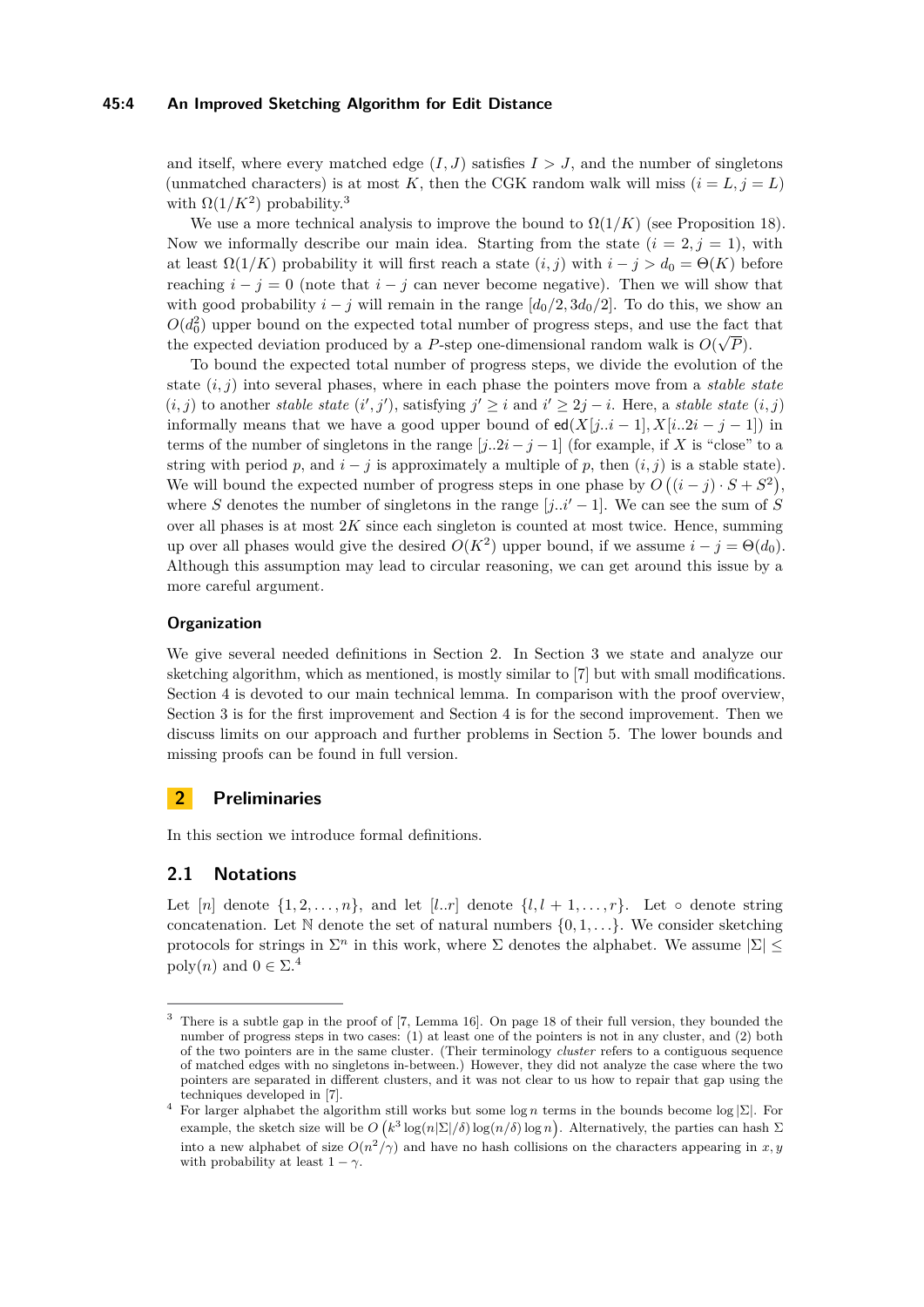For a string  $s \in \Sigma^n$  and index  $1 \leq i \leq n$ ,  $s[i]$  (or sometimes  $s_i$ ) denotes the *i*-th character of *s*. For  $1 \le i \le j \le n$ ,  $s[i..j]$  denotes the substring  $s[i] \circ s[i+1] \circ \cdots \circ s[j]$ . If  $i > j$  then  $s[i..j]$  is the empty string.

# **2.2 Edit Distance**

 $\triangleright$  **Definition 2** (Edit distance ed( $\cdot$ , $\cdot$ )). The edit distance *between two strings x and y, denoted* by  $ed(x, y)$ *, is the minimum number of edits (insertions, deletions, and substitutions*<sup>[5](#page-4-0)</sup>) required *to transform x to y.*

 $\triangleright$  **Definition 3** (Matching induced by edit sequence  $\mathcal{M}(S)$ ). *Given strings*  $x, y$  *and an edit sequence S, we can construct a bipartite graph between x and y, where every character in x that is not substituted nor deleted is connected by an edge to its counterpart in y. These edges form a non-intersecting matching, which we denote by* M(*S*)*. Moreover, when S achieves optimal edit distance, we say*  $\mathcal{M}(S)$  *is an optimal matching.* 

Though there may be multiple optimal matchings, the following definition specifies a canonical one.

 $\triangleright$  **Definition 4** (Greedy optimal matching M, [\[7\]](#page-14-0)). Let x, y be two strings. For each edit *sequence S achieving optimal edit distance, let* M(*S*) *be the matching induced by S. Then the* greedy optimal matching M *is defined to be the smallest* M(*S*) *in lexicographical order. Specifically, we represent*  $\mathcal{M}(S)$  *as a sequence of*  $(i, j)$  *pairs then sort the sequence lexicographically, and the greedy optimal matching is such that this sorted sequence is as lexicographically small as possible.*

# **2.3 The CGK Random Walk**

We review a useful random process called the *CGK random walk*, which was first introduced by Chakraborty, Goldenberg, and Koucký [\[13\]](#page-15-9), and played a central role in the sketching algorithm of [\[7\]](#page-14-0).

<span id="page-4-1"></span> $\blacktriangleright$  **Definition 5** (CGK random walk  $\lambda_r(s)$ , [\[13\]](#page-15-9)). *Given a string*  $s \in \Sigma^n$ *, an integer*  $m \geq 0$ *, and a sequence of*  $m \cdot |\Sigma|$  *random coins interpreted as a random function*  $r : [m] \times \Sigma \rightarrow \{0, 1\}$ *, the m*-step CGK random walk is a length-*m* string  $\lambda_r(s) \in \Sigma^m$  defined by the following process:

- *Append s with infinitely many zeros.*
- *Initialize the pointer*  $p \leftarrow 1$  *and the output string*  $s' \leftarrow \emptyset$ *.*
- For each step  $i = 1, \ldots, m$ *:* 
	- *Append*  $s[p]$  *to*  $s'$ *.*
- $\blacksquare$  *Update*  $p \leftarrow p + r(i, s[p])$ *.*
- *Output*  $s' =: \lambda_r(s)$ *.*

*For a contiguous segment of the output string*  $\lambda_r(s)$ *, the pre-image of this segment refers to the corresponding substring in the original input string s (which may also include the appended trailing zeros if the walk extends beyond s).*

<span id="page-4-0"></span><sup>&</sup>lt;sup>5</sup> There is another definition of edit distance, denoted by  $ed'(x, y)$ , where only insertions and deletions are allowed. We have  $ed(x, y) \leq ed'(x, y) \leq 2 \cdot ed(x, y)$ , and  $ed'(x, y) = |x| + |y| - \mathsf{LCS}(x, y)$ , where  $\mathsf{LCS}(x, y)$ stands for *longest common subsequence*. The algorithm in [\[7\]](#page-14-0), as well as our modification of it, can be easily adapted to work for this variant of edit distance as well.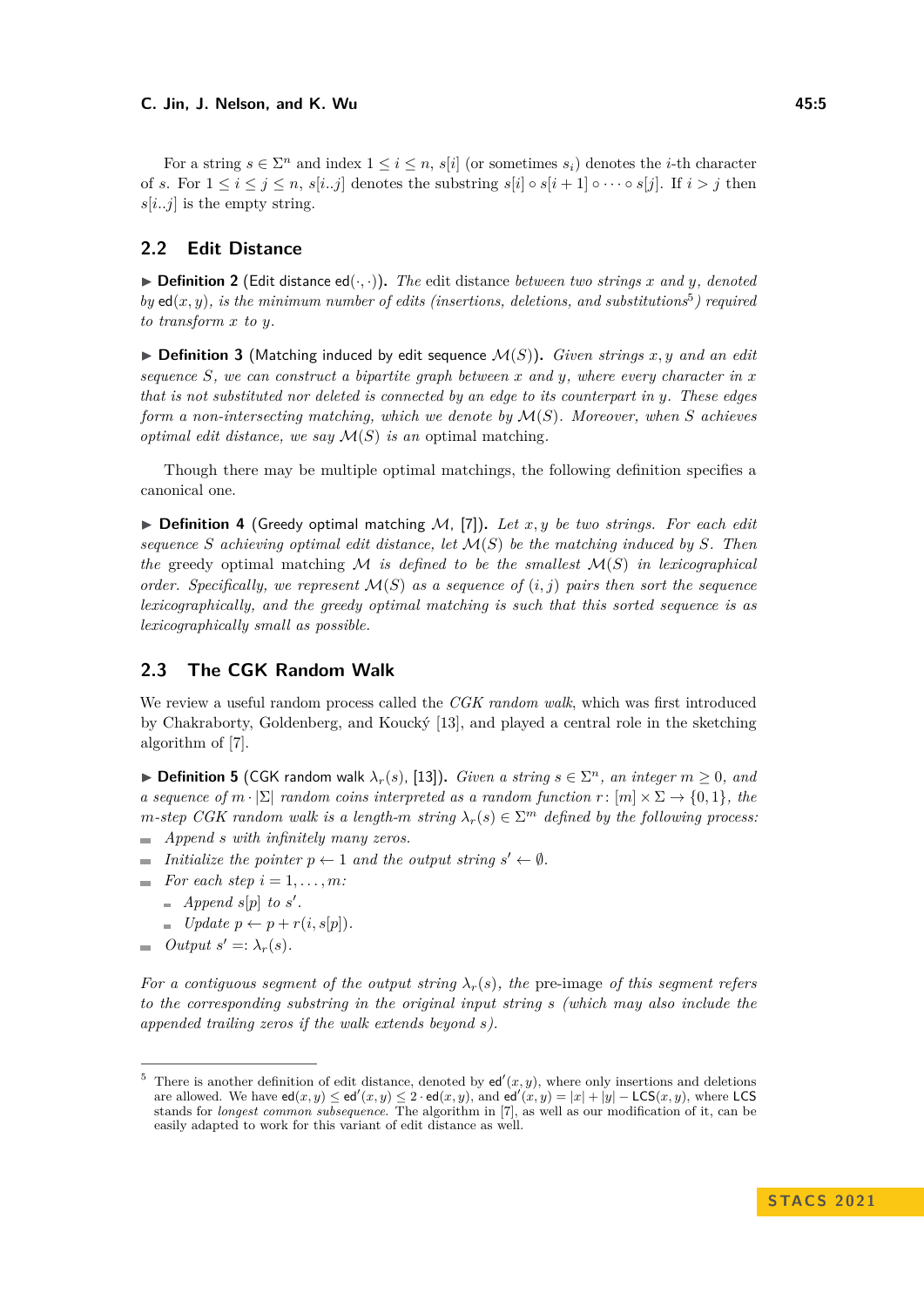### **45:6 An Improved Sketching Algorithm for Edit Distance**

*Due to its usefulness in the two-party setting with public randomness, we also frequently use the term* CGK random walk *to refer to a* pair *of random walks (as defined in Definition [5\)](#page-4-1) performed on two input strings x, y using the* shared *random string r.*

*Consider a CGK random walk*  $\lambda$  *on two input strings*  $x, y$ *. We use*  $p_i$  *(resp.,*  $q_i$ *) to denote the pointer on string*  $x$  (resp.,  $y$ ) at the beginning of step *i*. We refer to the pair  $(p_i, q_i)$  as *the* state of  $\lambda$  *at the i*-th step, and we write  $(p, q) \in \lambda$  *if*  $\lambda$  passes through the state  $(p, q)$ *, i.e.*, *there exists some i for which*  $p_i = p$  *and*  $q_i = q$ *. We say the i-th step of*  $\lambda$  *is a* progress step *if* the *i*-th characters of the output strings  $\lambda_r(x)$  and  $\lambda_r(y)$  differ, or equivalently,  $x[p_i] \neq y[q_i]$ .<sup>[6](#page-5-0)</sup> *We say*  $\lambda$  walks through  $x, y$ *, if in the end the two pointers satisfy*  $p_m \geq |x|$  *and*  $q_m \geq |y|$ *.* 

The following theorem establishes the connection between CGK random walks and edit distance. Informally, when  $ed(x, y)$  is small, with good probability the number of progress steps in  $\lambda$  is also small (or equivalently, the Hamming distance between the output strings  $\lambda_r(x), \lambda_r(y)$  is small). We provide a simpler proof for its Item (3) in full version.

<span id="page-5-2"></span> $\triangleright$  **Theorem 6** ([\[13,](#page-15-9) Theorem 4.1]). Let  $\lambda$  be an *m*-step CGK random walk on *x*, *y*. Then (1) *if*  $m \geq 3 \cdot \max\{|x|, |y|\}$ , then  $\lambda$  walks through  $x, y$  with probability at least  $1 - e^{\Omega(m)}$ ; **(2)** *given*  $\lambda_r(x)$  *and r, we can reconstruct the pre-image of*  $\lambda_r(x)$ ;

(3)  $\Pr\left[\#progress\ steps\ in\ \lambda \geq (T \cdot ed(x, y))^2\right] \leq O(1/T)$ .

### **2.4 Random Walks**

We frequently relate the CGK random walk to the following one-dimensional random walk.

▶ **Definition 7** (One-dimensional unbiased and self-looped random walk)**.** *A stochastic process*  $X = (X_t)_{t \in \mathbb{N}}$  *on integers is a one-dimensional unbiased and self-looped random walk if its transition satisfies*

$$
X_i = \begin{cases} X_{i-1} - 1 & w.p., \frac{1}{4}, \\ X_{i-1} & w.p., \frac{1}{2}, \\ X_{i-1} + 1 & w.p., \frac{1}{4}. \end{cases}
$$

<span id="page-5-1"></span>**• Remark 8.** Let  $\lambda$  be a CGK random walk on two strings and  $(p, q)$  be its state. Define  $\Delta = p - q$ . Then  $\Delta$  can be viewed as a one-dimensional unbiased and self-looped random walk, which makes a transition when and only when  $\lambda$  makes a progress step.

By Remark [8](#page-5-1) and the martingale property, we have the following lemma, the proof of which can be found in full version.

<span id="page-5-3"></span>▶ **Lemma 9.** *Consider an* ∞*-step CGK random walk λ on x, y, where p, q are the pointers on x, y respectively. Let u be an index and let*  $U, V \ge u - 1$  *be any integers. Then the following holds.*

- (1) Let  $T_0$  be the first time that  $p_{T_0} \geq u$ *. Then we have*  $\mathbb{E}[|p_{T_0} q_{T_0}|] \leq 4 \cdot \text{ed}(x[1..U], y[1..V])$ *.*
- (2) Let  $T_1$  be the first time that  $(p_{T_1} \ge u) \wedge (q_{T_1} \ge u)$ . Then we have  $\mathbb{E}[|p_{T_1} q_{T_1}|] \le$  $4 \cdot \text{ed}(x[1..U], y[1..V]).$

<span id="page-5-0"></span><sup>6</sup> Our definition of "progress step" is different from that of [\[7\]](#page-14-0), which additionally requires at least one of the two pointers moves forward in that step.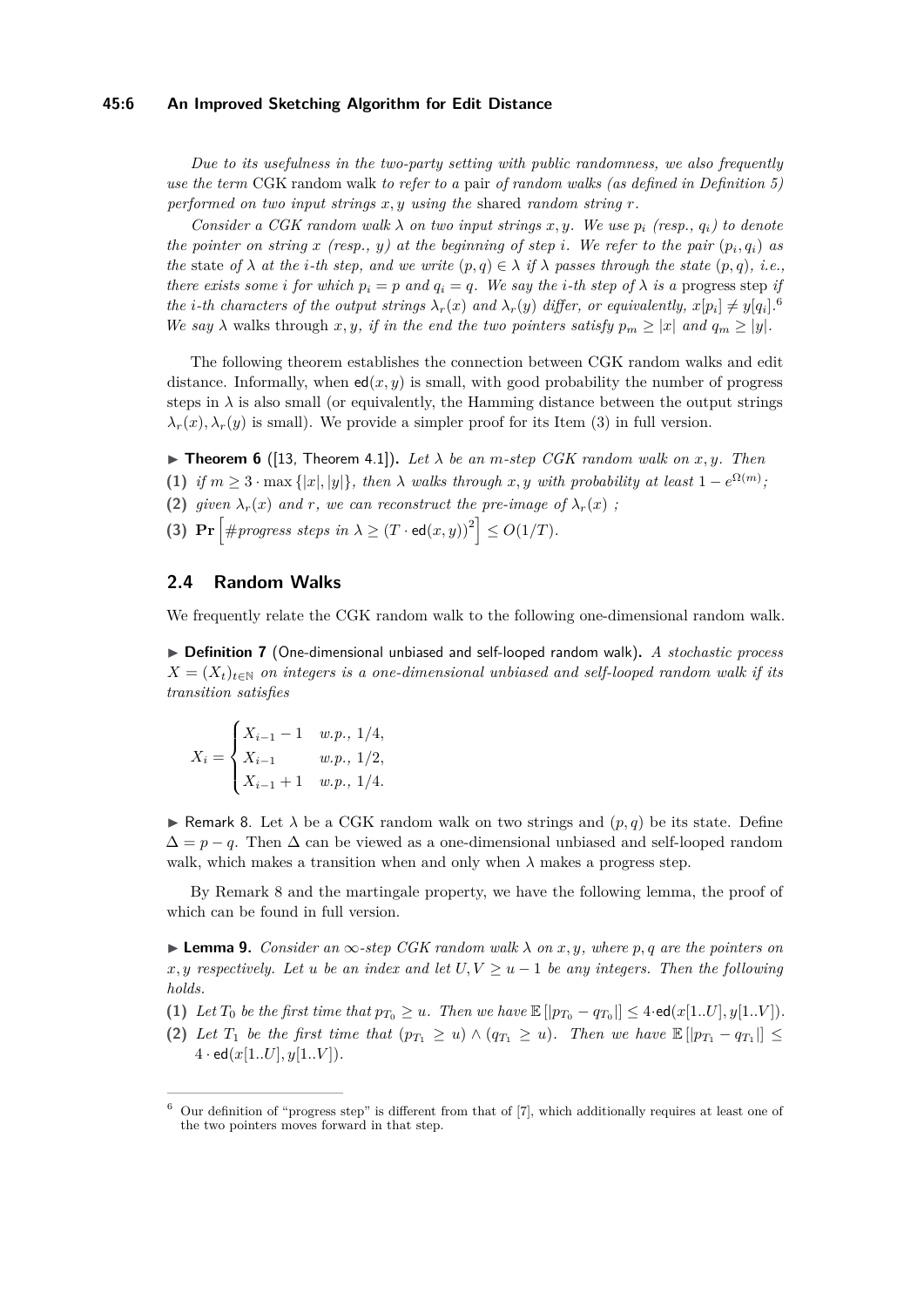# <span id="page-6-0"></span>**3 Sketches for Edit Distance**

For the rest of the paper, we use the following notational conventions:

- $\blacksquare$  *n* is the length of the input strings;  $m := 3n$  is the number of steps in a CGK random walk.
- *x, y* are the input strings of length *n*, which is appended with infinitely many zeros; we  $\mathbf{r}$ are promised  $ed(x, y) \leq k$ .<sup>[7](#page-6-1)</sup>
- when we use  $(\cdot, \cdot)$  to denote a CGK state or an edge between x, y, the first coordinate is  $\rightarrow$ a pointer on *x* and the second is on *y*.
- $\blacksquare$  M is the greedy optimal matching of x, y.

<span id="page-6-4"></span>Our goal is to prove the following theorem.

 $\blacktriangleright$  **Theorem 10.** *There is a sketching algorithm for*  $\mathscr{Q}_{n,k,\delta}$  *of sketch size*  $O(k^3 \log^2(n/\delta) \log n)$ *bits. Moreover, the algorithm has the following properties.*

- *The encoding algorithm used by Alice (resp., Bob) only assumes one-pass streaming access to the input string x* (*resp., y*). The time complexity per character is  $\text{poly}(k \log(n/\delta))$ , and the space complexity is  $O(k^3 \log^2(n/\delta) \log n)$  bits. <sup>[8](#page-6-2)</sup>
- *The decoding algorithm used by the referee has time complexity*  $poly(k \log(n/\delta))$ *.*

In Subsection [3.1,](#page-6-3) we review the general framework of [\[7\]](#page-14-0)'s sketching protocol, and highlight our key improvement in Lemma [15.](#page-7-0) We will prove this key lemma in Subsection [3.2](#page-8-0) and Subsection [3.3.](#page-9-0)

### <span id="page-6-3"></span>**3.1 General Framework**

We adopt the definition of *effective alignments* from [\[7\]](#page-14-0). Intuitively, an effective alignment between two strings  $x, y$  contains the information of an edit sequence from  $x$  to  $y$ , but does not contain the information of unchanged characters.

▶ **Definition 11** (Effective alignment *A*, [\[7\]](#page-14-0)). For two strings  $x, y \in \Sigma^n$ , an effective alignment A *between*  $x$  *and*  $y$  *is a triplet*  $(G, g_x, g_y)$ *, where* 

- $G = (V_x, V_y, E)$  *is a bipartite matching where nodes*  $V_x = [n], V_y = [n]$  *correspond to indices of characters in x and y respectively, and every matched edge*  $(i, j) \in E$  *satisfies*  $x[i] = y[i]$ *. Moreover, the matched edges are non-intersecting, i.e., for every pair of distinct edges*  $(i, j)$ ,  $(i', j') \in E$ *, we have*  $i < i'$  *iff*  $j < j'$ *.*
- $g_x$  *(resp., g<sub>y</sub>)* is a partial function defined on the set of unmatched nodes  $U_x \subseteq V_x$  *(resp.,*  $U_y \subseteq V_y$ ). For each  $i \in U_x$  (resp.,  $j \in U_y$ ), define  $g_x(i) = x[i]$  (resp.,  $g_y(j) = y[j]$ ).

▶ **Definition 12** (Effective alignments consistent with a CGK random walk, [\[7\]](#page-14-0))**.** *Let λ be a CGK random walk on*  $x, y$ *, where*  $p, q$  *are the pointers on*  $x$  *and*  $y$  *respectively.* If  $\lambda$  *walks through*  $x, y$ *, then we say an effective alignment*  $\mathcal{A} = (G, g_x, g_y)$  *is* consistent with  $\lambda$  *if for every matched edge*  $(p, q) \in G$ *, we have*  $(p, q) \in \lambda$ *.* 

As mentioned in Subsection [1.1,](#page-1-2) Alice and Bob use public randomness to instantiate  $\tau = O(k \log(n/\delta))$  independent CGK random walks  $\lambda_1, \ldots, \lambda_\tau$  on *x, y*. Then, for each CGK random walk  $\lambda_i$ , Alice constructs a sketch  $sx_i$  based on her part of the random walk  $\lambda_i(x)$ ,

<span id="page-6-1"></span><sup>&</sup>lt;sup>7</sup> We also analyze the behaviour of our algorithms when  $ed(x, y) > k$  in full version.

<span id="page-6-2"></span><sup>8</sup> The algorithm may use a large number of shared random bits, which can be reduced using Nisan's generator [\[24\]](#page-15-14). The main cost, as we can see from the proof, comes from the CGK random walk. We refer readers to [\[13\]](#page-15-9) for more details on reducing randomness for the CGK random walk.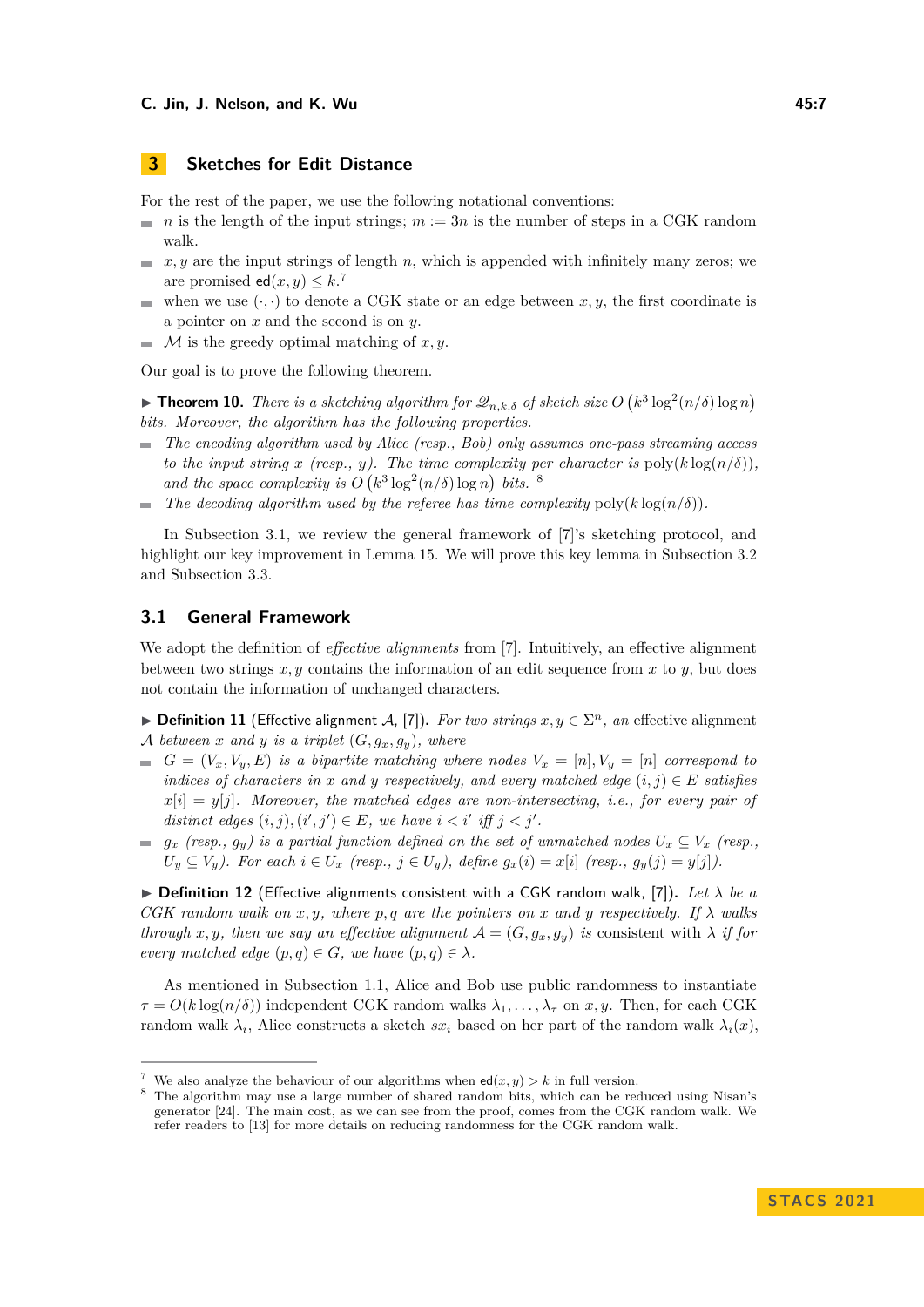### **45:8 An Improved Sketching Algorithm for Edit Distance**

and Bob similarly constructs  $sy_i$  based on his part of the random walk  $\lambda_i(y)$ . The referee receives  $sx_i, sy_i$ , and tries to extract an effective alignment  $A_i$  from the sketches. Each  $sx_i$ (and  $sy_i$ ) has length  $O(k^2 \log(n/\delta) \log n)$ . The properties of this protocol are summarized as follows.

<span id="page-7-1"></span>▶ **Construction 13** (Sketch for each random walk, adapting [\[7\]](#page-14-0)). Let  $C \ge 1$  be some large constant and  $\eta \in (0,1)$ . There exists an efficient sketching algorithm such that the following holds. Let  $\lambda$  be an *m*-step CGK random walk on *x* (and *y*). Then,

- the sketch size and encoding space are  $O(k^2 \log(n/\eta) \log n)$  bits;
- the encoding time per character and decoding time are both  $\text{poly}(k \log(n/\eta))$ ;
- for fixed  $\lambda$ , x, y the following hold with success probability at least  $1 \eta$ :
	- $\blacksquare$  the decoder either (a) reports "error", or (b) outputs an effective alignment A consistent with *λ*;
- when  $\lambda$  walks through  $x, y$  and contains at most  $C \cdot k^2$  progress steps, (b) occurs. The formal proof of Construction [13](#page-7-1) can be found in full version.

The final sketches are simply  $sx = sx_1 \circ \cdots \circ sx_\tau$  and  $sy = sy_1 \circ \cdots \circ sy_\tau$ . The referee tries to obtain an effective alignment from every  $(sx_i, sy_i)$ , and then uses the following lemma to compute  $ed(x, y)$  and recover an optimal edit sequence.

<span id="page-7-3"></span>▶ **Lemma 14** ([\[7,](#page-14-0) Lemma 14 and Lemma 19])**.** *There exists a deterministic algorithm taking* (*sx, sy*) *as input such that the following holds.*

- *The running time of the algorithm is*  $\text{poly}(|sx| + |sy|) = \text{poly}(k \log(n/\delta)).$
- Let  $A_{i_1}, \ldots, A_{i_w}$  be the effective alignments<sup>[9](#page-7-2)</sup> decoded from  $(sx_1, sy_1), \ldots, (sx_\tau, sy_\tau)$ . *If*  $w \geq 1$  *and each*  $\mathcal{A}_{i_j}$  *is consistent with*  $\lambda_{i_j}$ , *then the algorithm outputs a valid edit sequence. If, additionally,* M *goes through all edges that are common to*  $A_{i_1}, \ldots, A_{i_w}$ , *then the edit sequence is optimal.*

Now we state our key lemma.

<span id="page-7-0"></span> $\blacktriangleright$  **Lemma 15** (Key Lemma). *There exist some large constants*  $C_1, C_2 \geq 1$  *such that the following holds. Let*  $\lambda$  *be an*  $\infty$ *-step CGK random walk on x, y.* Then for any fixed  $(u, v) \notin$  $\mathcal{M}, x[u] = y[v]$ *, we have* 

$$
\mathbf{Pr}\left[(u,v) \notin \lambda \bigwedge \# progress\ steps\ in\ \lambda \le C_1 \cdot k^2\right] \ge \frac{1}{C_2 \cdot k}.
$$

Here we reiterate that Lemma [15](#page-7-0) summarizes our improvement over the previous work of [\[7\]](#page-14-0) in two aspects (as mentioned in Subsection [1.1\)](#page-1-2): (1) The previous work only gave a lower bound on  $\Pr[(u, v) \notin \lambda]$ , while we bound the probability of two events happening simultaneously; (2) The previous work only gave a bound of  $\Omega(1/k^2)$ , while we give an  $\Omega(1/k)$  bound. The proof of this Lemma [15](#page-7-0) is divided into two parts in Subsection [3.2](#page-8-0) and Subsection [3.3,](#page-9-0) in which a technical proposition that leads to the improvement in Item (2) will be proved in Section [4.](#page-10-0)

Assuming Lemma [15,](#page-7-0) we can prove Theorem [10.](#page-6-4)

<span id="page-7-2"></span><sup>&</sup>lt;sup>9</sup> Although we can check if  $A_{i_j}$  is an effective alignment, we cannot verify (without knowing  $\lambda_{i_j}$ ) if  $A_{i_j}$  is an effective alignment *consistent with*  $\lambda_{i_j}$ . This subtle difference comes from that in Construction [13](#page-7-1) we do not give any guarantee outside the  $1 - \eta$  success probability, where the decoder might provide some effective alignment that is *not* consistent with  $\lambda_{i_j}$ .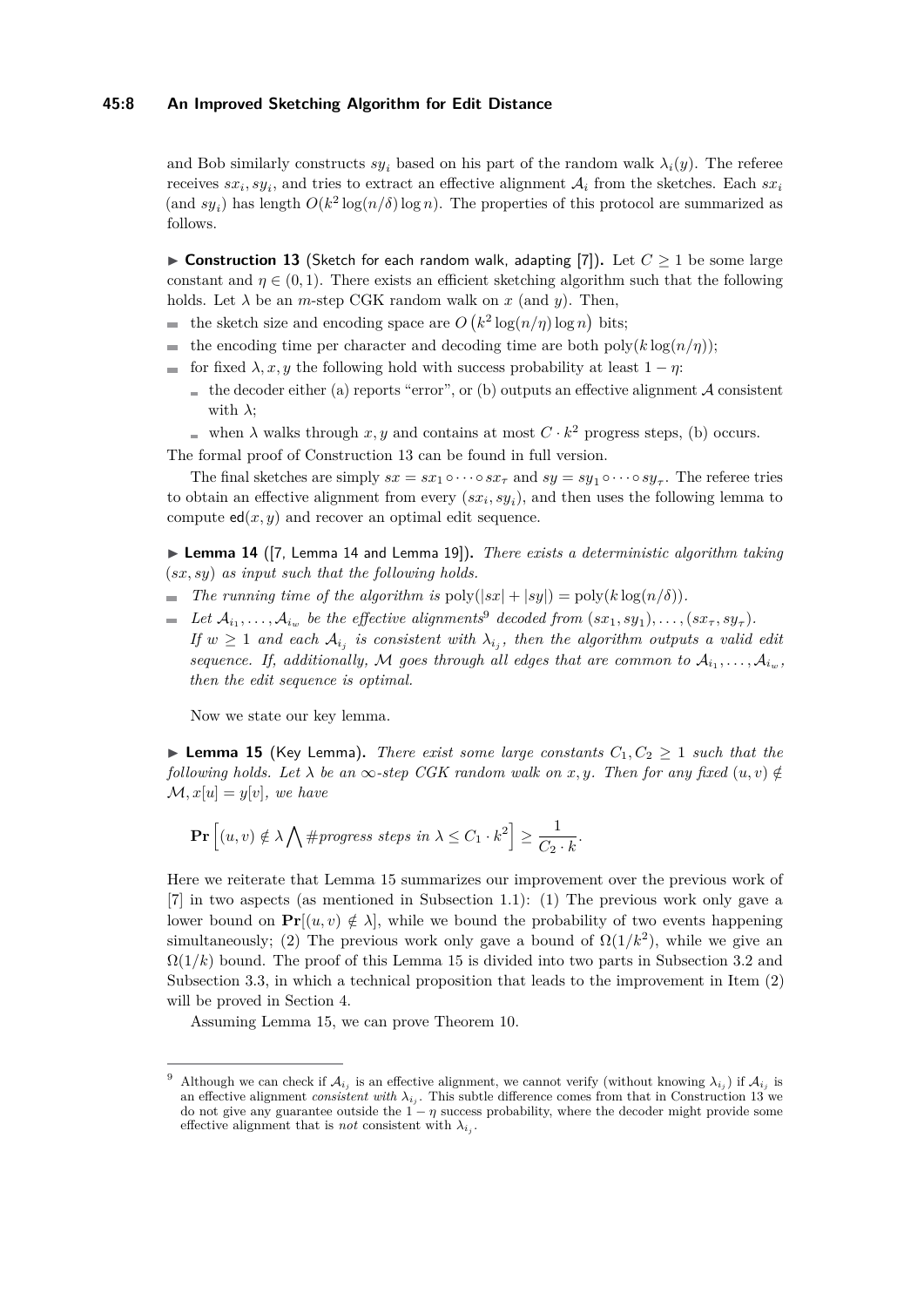**Proof of Theorem [10.](#page-6-4)** Let *C*<sup>3</sup> be a large constant.

For the encoding part, we instantiate  $\tau = C_2 k \cdot C_3 \log(n/\delta) = O(k \cdot \log(n/\delta))$  independent *m*-step CGK random walks  $\lambda_i, i \in [\tau]$ ; and construct each  $sx_i, sy_i$  using Construction [13](#page-7-1) with parameter  $C = C_1$ ,  $\eta = \delta/(2\tau)$ .

For the decoding part, we run the decoding procedure in Construction [13](#page-7-1) to obtain  $A_{i_1}, \ldots, A_{i_w}$  for Lemma [14.](#page-7-3) If  $w = 0$  or the edit sequence from Lemma [14](#page-7-3) has more than *k* edits, we report "error"; otherwise we output the edit sequence together with the corresponding edit distance.

**Bounds on the parameters.** By constructing each  $sx_i$  (and  $sy_i$ ) in parallel, the final sketch size and encoding space are  $\tau \cdot O(k^2 \log(n/\eta) \log n) = O(k^3 \log^2(n/\delta) \log n)$  (we omit the space for storing auxiliary information (e.g., pointers) in the calculation, since these are minor terms). The encoding time per character is  $\tau \cdot \text{poly}(k \log(n/\eta)) = \text{poly}(k \log(n/\delta))$ . The decoding time follows immediately from Lemma [14.](#page-7-3)

Analysis of the algorithm when  $ed(x, y) \leq k$ . Let  $S = \{(u, v) \in [n]^2 \mid (u, v) \notin \mathcal{M}, x[u] =$ *y*[*v*]} and define events

- $\mathcal{E}_i$ :  $\lambda_i$  walks through  $x, y$ .
- $\mathcal{E}'_i(u, v)$  for  $(u, v) \in S$ :  $(u, v) \notin \lambda_i \bigwedge \#$ progress steps in  $\lambda_i \leq C_1 \cdot k^2$ . Then

$$
\begin{aligned}\n&\mathbf{Pr}\left[\forall(u,v)\in S,\ \exists i\in[\tau],\ \mathcal{E}_i\wedge\mathcal{E}'_i(u,v)\right] \\
&\geq 1 - \sum_{(u,v)\in S} \left(1 - \mathbf{Pr}\left[\neg\mathcal{E}_1\right] - \mathbf{Pr}\left[\neg\mathcal{E}'_1(u,v)\right]\right)^{\tau} \\
&\geq 1 - n^2 \cdot \left(1 - e^{\Omega(n)} - \frac{1}{C_2 \cdot k}\right)^{\tau} \qquad \text{(due to Theorem 6 and Lemma 15)} \\
&\geq 1 - \frac{\delta}{2}.\n\end{aligned}
$$
\n
$$
(1)
$$

Let  $\lambda_{i_1}, \ldots, \lambda_{i_w}$  be the random walks walking through  $x, y$  and containing at most  $C_1 \cdot k^2$ progress steps. Since  $\eta = \delta/(2\tau)$  in Construction [13](#page-7-1) and by union bound, the decoder, with probability at least  $1 - \delta/2$ , for each  $(sx_i, sy_i)$  either reports "error", or outputs an effective alignment  $A_i$  consistent with  $\lambda_i$ . Conditioning on this, Construction [13](#page-7-1) must at least obtain effective alignments  $A_{i_j}, \ldots, A_{i_w}$  that are consistent with the corresponding random walks. Combined with [\(1\)](#page-8-1), with probability at least  $1 - \delta$ , for any  $(u, v) \in S$  there exists some  $\lambda_{i,j}$ missing it. Then the edit sequence from Lemma [14](#page-7-3) is optimal.

# <span id="page-8-0"></span>**3.2 Proof of Lemma [15:](#page-7-0) Case**  $|u - v| > 100 \cdot k$

**Proof of Lemma [15:](#page-7-0)** Case  $|u - v| > 100 \cdot k$ . Assume without loss of generality  $u > v$ . We stop  $\lambda$  when it meets *u*. Then by Item (1) in Lemma [9,](#page-5-3) at this time the state  $(p,q)$  satisfies  $\mathbb{E}[|p-q|] \leq 4 \cdot k$ . Hence by Markov's inequality,

$$
\Pr\left[(u,v) \notin \lambda\right] \ge \Pr\left[p - q \le 100 \cdot k\right] = 1 - \Pr\left[p - q > 100 \cdot k\right] \ge 1 - \frac{4 \cdot k}{100 \cdot k} = 0.96. \tag{2}
$$

On the other hand, by setting *C*<sup>1</sup> large enough we know from Theorem [6](#page-5-2)

**Pr**  $\left[\text{\#progress steps in } \lambda \leq C_1 \cdot k^2\right] \geq 0.99.$ 

Hence, by setting  $C_2$  large enough, we have

$$
\Pr\left[(u,v) \notin \lambda \bigwedge \text{#progress steps in } \lambda \le C_1 \cdot k^2\right] \ge 0.96 + 0.99 - 1 \ge \frac{1}{C_2 \cdot k}.
$$

<span id="page-8-1"></span>**S TAC S 2 0 2 1**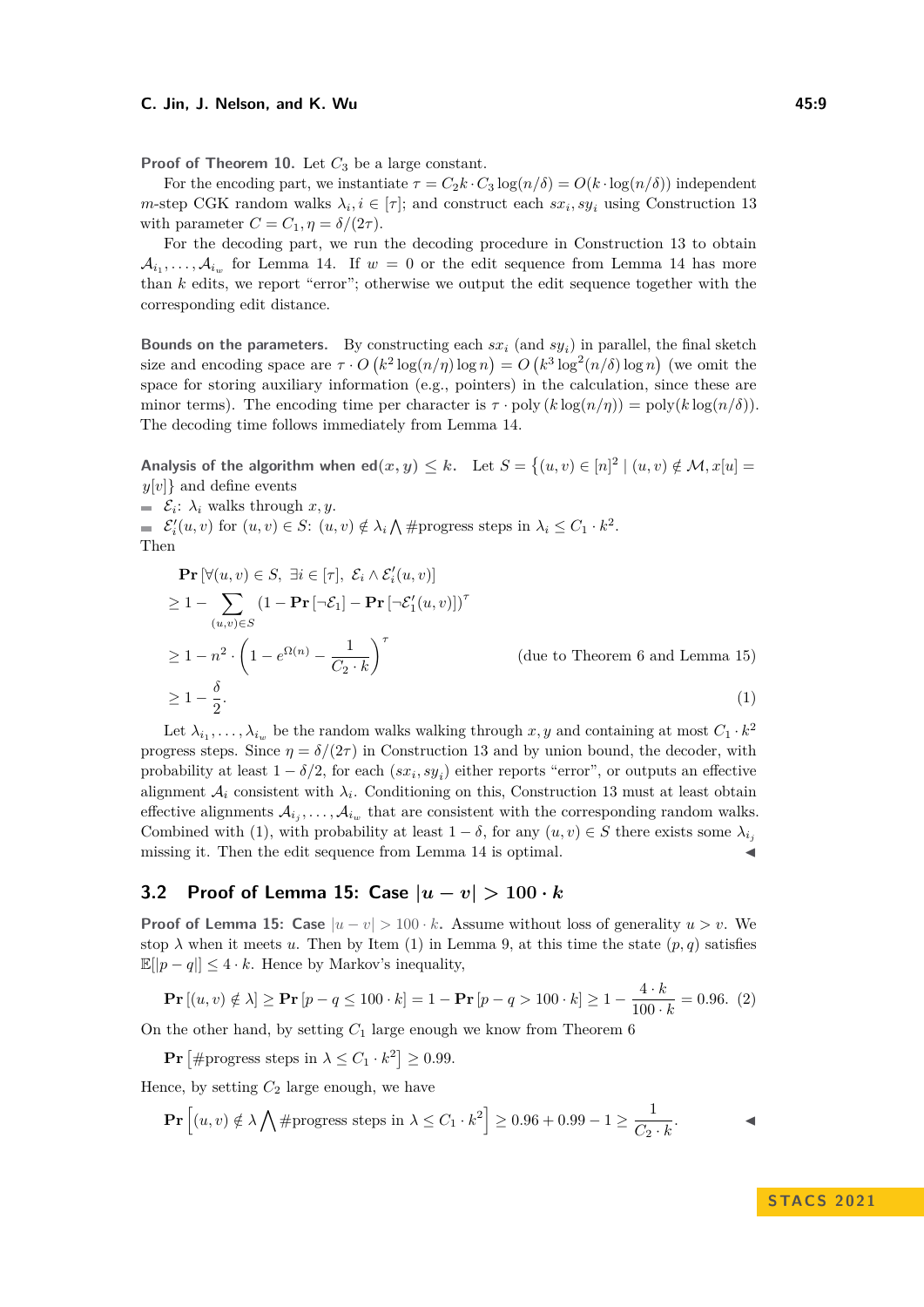# <span id="page-9-0"></span>**3.3 Proof of Lemma [15:](#page-7-0) Case**  $|u - v| \le 100 \cdot k$

First we need the following definition.

 $\triangleright$  **Definition 16** (Stable zone Z, [\[7\]](#page-14-0)). The stable zone Z of  $(u, v)$  consists of substrings  $x[u'..u], y[v'..v]$  *of equal length*  $L = u - u' + 1 = v - v' + 1$ *, where*  $L \le \min\{u, v\}$  *is the maximum possible length satisfying*  $x[u'..u] = y[v'..v]$ . In particular,  $u - v = u' - v'$ ; and  $(u', v') \neq (1, 1)$  *as*  $(u, v) \notin M$ *.* 

*Moreover, we say a state*  $(p, q)$  enters  $\mathcal Z$  *if*  $p \ge u'$  *and*  $q \ge v'$ *.* 

We will find Claim [17](#page-9-2) useful. For completeness we include its proof in full version.

<span id="page-9-2"></span> $\triangleright$  Claim 17 ([\[7,](#page-14-0) Claim 21]). Consider an  $\infty$ -step CGK random walk  $\lambda$  on  $x, y$ , where *p, q* are the pointers on *x, y* respectively. Let *T* be the first time that  $\lambda$  enters  $\mathcal{Z}$ , i.e.,  $(p_T \ge u') \wedge (q_T \ge v')$ . Then  $\Pr[p_T - q_T \ne u - v] = \Pr[p_T - q_T \ne u' - v'] \ge 2/3$ .

We will also rely on the following technical result, the proof of which is in Section [4.](#page-10-0)

<span id="page-9-1"></span>▶ **Proposition 18.** *There exists a universal constant*  $C_4 \geq 1$  *such that the following holds. Assume X, Y are two identical length-L strings over alphabet* Σ*. Assume there exists a size-M matching*  $(i_1, j_1), \ldots, (i_M, j_M) \in [L]^2$  such that

 $\bullet$  *i*<sub>t</sub> > *j*<sub>t</sub> and  $X[i_t] = Y[j_t]$  *hold for all*  $t \in [M]$ ;

 $\blacksquare$   $i_1 < i_2 < \cdots < i_M$  and  $j_1 < j_2 < \cdots < j_M$ .

*Let*  $\rho = C_4 \cdot (L - M)$  *and*  $(\hat{I}, \hat{J})$  *be any state satisfying*  $\hat{I} - \hat{J} \ge \rho$ *. Then a CGK random walk* on  $X, Y$  *starting from*  $(\hat{I}, \hat{J})$  *will miss*  $(L, L)$  *with probability at least* 0.5*.* 

By symmetry, we derive the following corollary.

▶ **Corollary 19.** *Let*  $C_4 > 1$  *be the same constant in Proposition [18.](#page-9-1) Assume X,Y are two identical length-L strings over alphabet* Σ*. Assume there exists a size-d matching*  $(i_1, j_1), \ldots, (i_M, j_M) \in [L]^2$  such that

 $\bullet$  *i*<sub>t</sub> > *j*<sub>t</sub> *holds for all*  $t \in [M]$ *, or*  $i_t < j_t$  *holds for all*  $t \in [M]$ *;* 

 $\blacksquare$  *X*[ $i_t$ ] = *Y*[ $j_t$ ] *holds for all*  $t \in [M]$ *;* 

 $\blacksquare$  *i*<sub>1</sub> < *i*<sub>2</sub> <  $\cdots$  < *i*<sub>*M*</sub> *and j*<sub>1</sub> < *j*<sub>2</sub> <  $\cdots$  < *j*<sub>*M*</sub>.

*Let*  $\rho = C_4 \cdot (L - M)$  *and*  $(\hat{I}, \hat{J})$  *be any state satisfying*  $|\hat{I} - \hat{J}| \ge \rho$ *. Then a CGK random walk on*  $X, Y$  *starting from*  $(\hat{I}, \hat{J})$  *will miss*  $(L, L)$  *with probability at least* 0.5*.* 

**Proof of Lemma [15:](#page-7-0)** Case $|u - v| \le 100 \cdot k$ . Let  $C_5 > 1$  be a large constant. We will apply Proposition [18](#page-9-1) with parameter  $M \geq L - 103 \cdot k$ ; and let  $\rho = C_4 \cdot 103k$  be the corresponding bound in it.

We expect  $\lambda$  to have the following three phases:

- $\mathcal{E}_1$ :  $\lambda$  enters  $\mathcal{Z}$  in a state  $(p_1, q_1)$  within  $C_5 \cdot k^2$  progress steps, where  $0 < |(p_1 q_1) (q_2 q_2)|$  $(u - v)| \leq 200 \cdot k$ .
- $\mathcal{E}_2$ : Starting from  $(p_1, q_1)$  and within  $2 \cdot \rho^2$  progress steps,  $\lambda$  reaches a state  $(p_2, q_2)$  where either  $(p_2, q_2) > (n, n)$  or  $|(p_2 - q_2) - (u - v)| \ge \rho$ . Also, during the walk from  $(p_1, q_1)$  to  $(p_2, q_2)$ ,  $\lambda$  never reaches some state  $(p, q)$  satisfying  $(p - q) - (u - v) = 0$ .

 $\mathcal{E}_3$ :  $(u, v) \notin \lambda$  and #progress steps in  $\lambda \leq 2 \cdot \rho^2 + C_5 \cdot (k^2 + (\rho + 301 \cdot k)^2)$ .

In fact we have the following claim, the proof of which can be found in full version.

<span id="page-9-3"></span> $\rhd$  Claim 20. **Pr**  $[\mathcal{E}_1] \geq 0.5$ , **Pr**  $[\mathcal{E}_2 | \mathcal{E}_1] \geq 1/(2 \cdot \rho)$ , and **Pr**  $[\mathcal{E}_3 | \mathcal{E}_1 \wedge \mathcal{E}_2] \geq 1/4$ .

Assuming Claim [20,](#page-9-3) we have the following desired bound

$$
\mathbf{Pr}\left[(u, v) \notin \lambda \bigwedge \text{#progress steps in } \lambda \leq C_1 \cdot k^2\right] \geq \mathbf{Pr}\left[\mathcal{E}_3\right] \geq \mathbf{Pr}\left[\mathcal{E}_1 \wedge \mathcal{E}_2 \wedge \mathcal{E}_3\right] \geq \frac{1}{C_2 \cdot k}
$$

by setting  $C_1 = 2 \cdot (103 \cdot C_4)^2 + C_5 \cdot (1 + (301 + 103 \cdot C_4)^2)$  and  $C_2 = 16$ .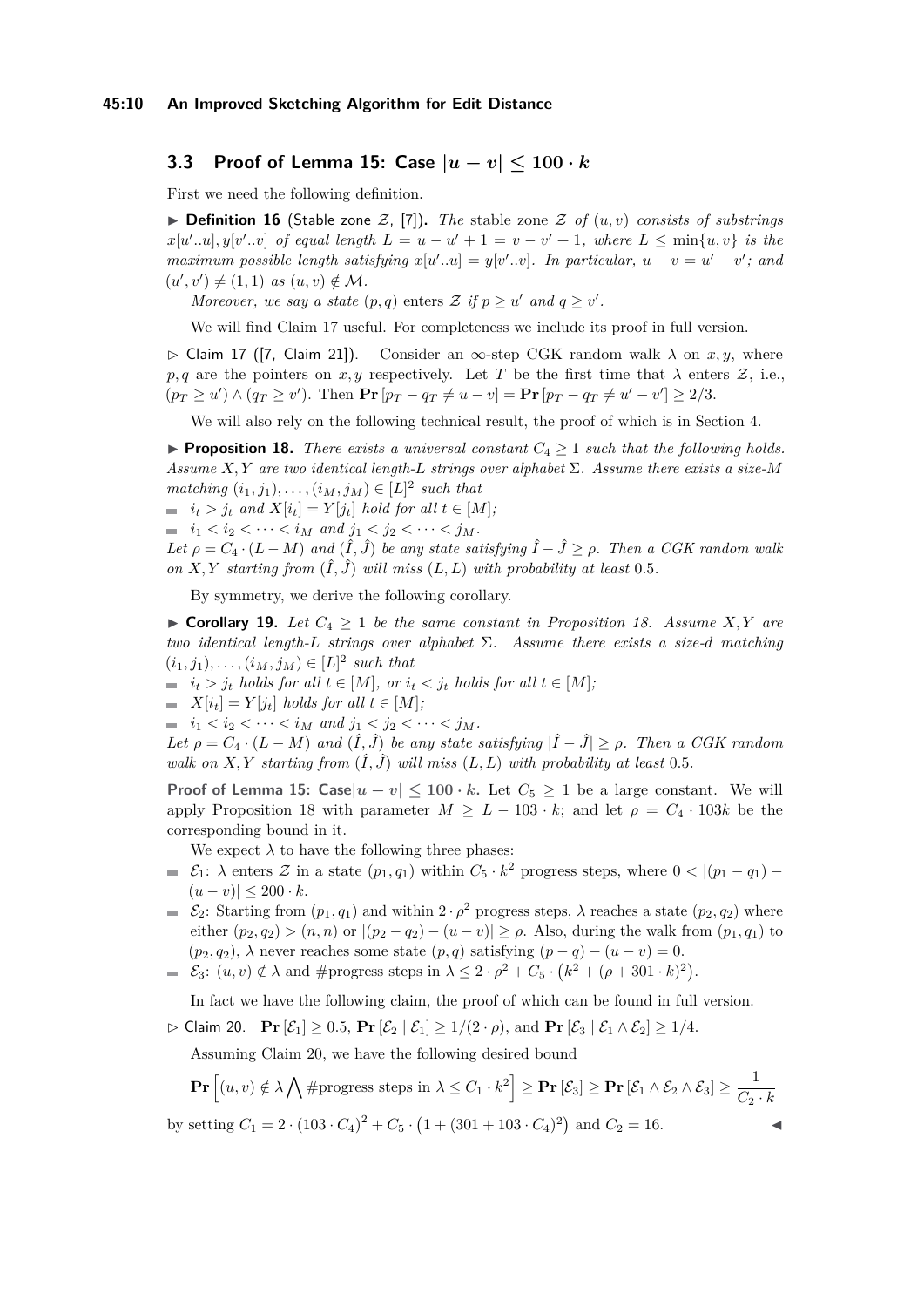# <span id="page-10-0"></span>**4 CGK Random Walks on Self-similar Strings**

This section is devoted for Proposition [18.](#page-9-1) It characterizes CGK random walks on strings of certain self-similarity, which may be interesting on its own.

▶ **Proposition** (Proposition [18](#page-9-1) restated). *There exists a universal constant*  $C_4 \geq 1$  *such that the following holds. Assume X, Y are two identical length-L strings over alphabet* Σ*. Assume there exists a size-M matching*  $(i_1, j_1), \ldots, (i_M, j_M) \in [L]^2$  such that  $\bullet$  *i*<sub>t</sub> > *j*<sub>t</sub> and  $X[i_t] = Y[j_t]$  *hold for all*  $t \in [M]$ *;* 

 $\blacksquare$  *i*<sub>1</sub> < *i*<sub>2</sub> <  $\cdots$  < *i*<sub>*M</sub> and j*<sub>1</sub> < *j*<sub>2</sub> <  $\cdots$  < *j*<sub>*M*</sub>.</sub>

*Let*  $\rho = C_4 \cdot (L - M)$  *and*  $(\hat{I}, \hat{J})$  *be any state satisfying*  $\hat{I} - \hat{J} \ge \rho$ *. Then a CGK random walk* on  $X, Y$  *starting from*  $(\hat{I}, \hat{J})$  *will miss*  $(L, L)$  *with probability at least* 0.5*.* 

We will first provide necessary definitions and state basic properties in Subsection [4.1.](#page-10-1) Then present the proof in Subsection [4.2.](#page-11-0) All missing proofs can be found in full version.

# <span id="page-10-1"></span>**4.1 Stable States**

We fix the matching in Proposition [18,](#page-9-1) so when we say  $(i, j)$  is a matched edge it means  $(i, j)$ is an edge in the matching. We extend *X,Y* to *X*[−∞*.*.∞]*,Y*[−∞*.*.∞] by adding dummy characters  $X[i] = Y[i] = X[L]$  for all  $i > L$ , and  $X[i] = Y[i] = X[1]$  for all  $i < 1$ . We also add matched edges  $(i, i - 1)$  for all  $i > L$  as well as  $i \leq 1$ . Note that all the edges are still non-intersecting. Though the added characters may not be consistent with the original input strings  $x, y$ , it does not change the probability of the walk missing  $(L, L)$ . Since  $X = Y$  and the initial state satisfies  $\tilde{I} \geq \tilde{J} + \rho \geq \tilde{J}$ , any future state  $(I, J)$  must still satisfy  $I \geq J$ .

We introduce the notion of *stable segment*.

 $\triangleright$  **Definition 21** (Stable segment). We say [l..r] is a stable segment, if for every matched *edge* (*I, J*) *(where we must have I > J), exactly one of the following two conditions hold:*  $J < l$  *and*  $I \leq r$ *.* 

<span id="page-10-2"></span> $J \geq l$  *and*  $I > r$ *.* 



**Figure 1** A stable partition for  $X[1..L] = Y[1..L] = acabcabab(L = 9)$ .

For example in Figure [1,](#page-10-2) every segment separated by blue dashed lines is a stable segment.

 $\triangleright$  Remark 22. To gain a better intuition of the definition, consider the special case where the string  $X[1..L]$  has period p and every matched edge  $(I, J)$  inside segment  $[1..L]$  satisfies  $I - J = p$ . In this periodic case, a segment contained in [2*..L* − 1] is stable if and only if its length is *p*.

Our motivation is that, when there are few unmatched characters, using our more generalized definition we can approximately preserve the nice properties of periodic strings. For example, when *X* has period *p*, the strings  $X[i..i + tp - 1]$  and  $X[i + tp..i + 2tp - 1]$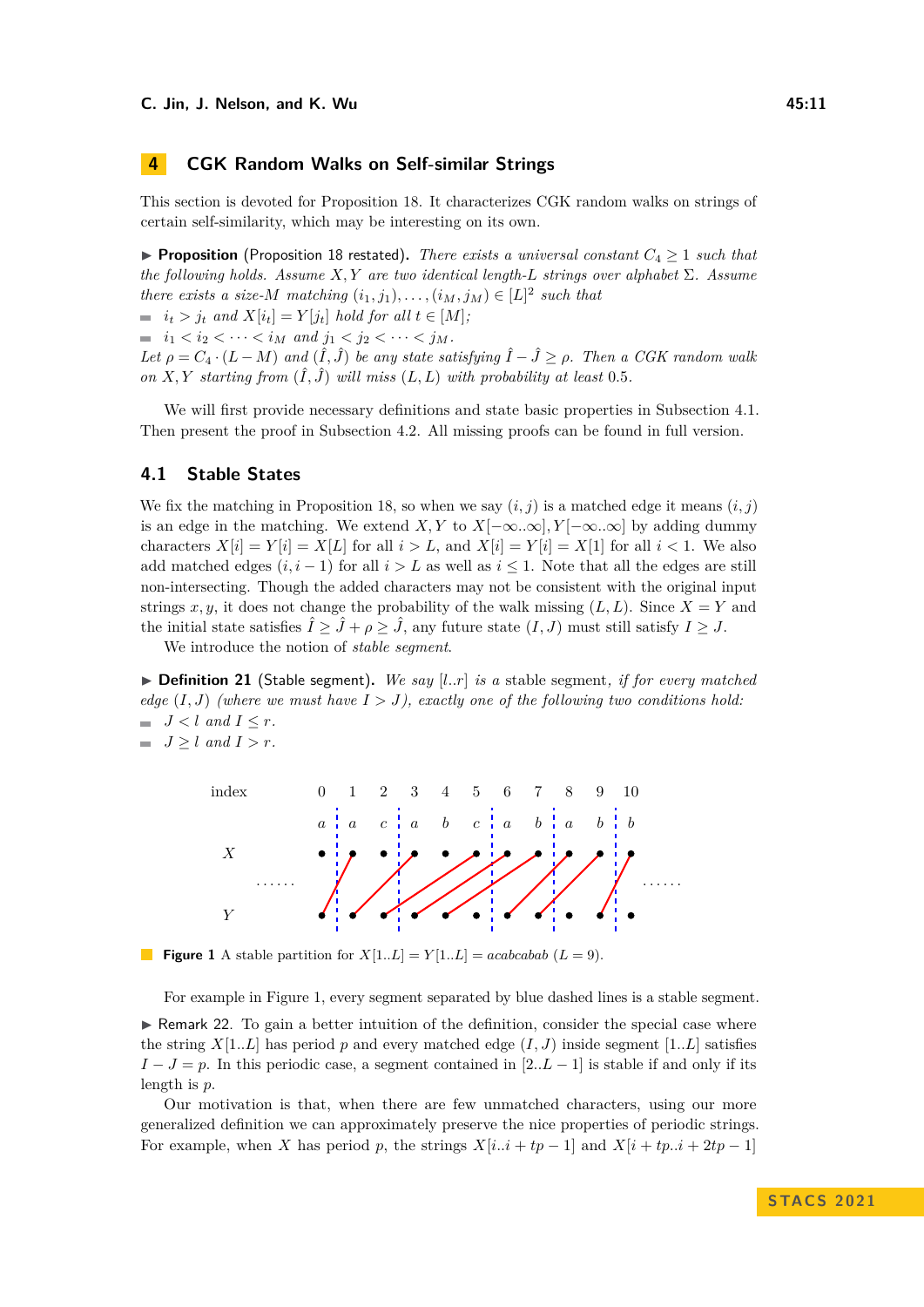### **45:12 An Improved Sketching Algorithm for Edit Distance**

must be identical. In a non-periodic case, we can similarly prove that  $X[i..j-1]$  and  $X[j..j + (j-i) - 1]$  have small edit distance if  $[i..j - 1]$  can be divided into several stable segments. In the remaining part of the section, readers are encouraged to use the periodic case for a more intuitive understanding.

 $\blacktriangleright$  **Definition 23** (Stable partition  $\mathcal{P}$  and stable states). *Consider a partition*  $\mathcal{P} = (\mathcal{P}_i)_i$  *of the integers into segments, where*  $P_i = [p_i \cdot p_{i+1} - 1]$  *and*  $p_i < p_{i+1}$ *. We say*  $P$  *is a* stable partition *if every*  $P_i$  *is a stable segment. Then we say* 

- $\bullet$  *state* (*I, J*) *is a* (*P, b*)-stable state, *if there exists some i* such that  $J = p_i$  and  $I = p_{i+b}$ ;
- $\bullet$  *state* (*I, J*) *is a b*-stable state, *if there exists a stable partition*  $\mathcal P$  *such that* (*I, J*) *is a* (P*, b*)*-stable state;*
- *state* ( $I, J$ ) *is a* stable state, *if there exists some*  $b > 0$  *such that* ( $I, J$ ) *is a b-stable state. In particular, when*  $I \geq J > L$ *,*  $(I, J)$  *is always a stable state.*

Given a stable partition  $P$ , we can define a predecessor function for  $P$  as follows.

**• Lemma 24** (Stable predecessor for a stable partition). Let  $\mathcal{P} = (\mathcal{P}_i)_i$  be a stable partition *where*  $P_i = [p_i \cdot p_{i+1} - 1]$  *and*  $p_i < p_{i+1}$ *. Then there exists a non-decreasing function*  $\text{pred}_{\mathcal{D}} : \mathbb{Z} \to \mathbb{Z}$  *such that the following holds:* 

- For every *i*,  $\text{pred}_{\mathcal{P}}(p_{i+1}) = p_i$ .
- *For every I*, we have  $\text{pred}_{\mathcal{P}}(I) \leq I 1$ , and  $[\text{pred}_{\mathcal{P}}(I) \cdot I 1]$  is a stable segment.

Now we extend the definition to *b*-stable predecessor.

 $\blacktriangleright$  **Definition 25** (*b*-stable predecessors pred $_{\mathcal{P}}^{(b)}(\cdot)$ ). Let  $\mathcal{P}$  *be a stable partition. Define* 

$$
\mathrm{pred}_{\mathcal{P}}^{(b)}(I) = \begin{cases} I & b = 0, \\ \mathrm{pred}_{\mathcal{P}}(\mathrm{pred}_{\mathcal{P}}^{(b-1)}(I)) & b \geq 1. \end{cases}
$$

As an example, in Figure [1](#page-10-2)  $\text{pred}_{\mathcal{P}}^{(3)}(8) = 1$ .

We will bound the edit distance between stable states using the number of singletons.

 $\triangleright$  **Definition 26** (Singleton). *Every unmatched X*[*i*] *or Y*[*j*] *is called a* singleton.

*Let*  $\textsf{sing}_X[l, r)$  *(resp.,*  $\textsf{sing}_Y[l, r)$ *)* denote the number of singletons in  $X[l..r-1]$  *(resp., Y* [*l..r* − 1]). Let  $\textsf{sing}[l, r) := \textsf{sing}_X[l, r) + \textsf{sing}_Y[l, r)$ .

<span id="page-11-2"></span>**Example 27.** Let P be a stable partition. For  $I < I'$ , let  $J = \text{pred}_{\mathcal{P}}(I), J' = \text{pred}_{\mathcal{P}}(I').$ *Then*

 $\big(\textsf{a}\big) \ \textsf{ed}(X[I..I' - 1], Y[J..J' - 1]) \leq \textsf{sing}_X[I, I') + \textsf{sing}_Y[J, J') \leq \textsf{sing}[J, I'],$  $|((I' - J') - (I - J))| = |(I' - I) - (J' - J)| \leq \text{sing}_X[I, I') + \text{sing}_Y[J, J') \leq \text{sing}[J, I').$ 

# <span id="page-11-0"></span>**4.2 Proof of Proposition [18](#page-9-1)**

Before proving Proposition [18,](#page-9-1) we need the following lemma, which shows a CGK random walk goes from a stable state to a distant stable state with low cost.

<span id="page-11-1"></span>▶ **Lemma 28** (From stable to stable)**.** *Consider a CGK random walk starting from a stable state*  $(I_0, J_0)$ ,  $I_0 > J_0$ *. Let D be a distance bound satisfying*  $D \geq I_0 - J_0$ *.* 

*Consider the first time*  $T > 0$  *that either*  $I_T - J_T > D$ *, or the following three conditions hold simultaneously:*  $J_T \geq I_0$ *, and*  $I_T \geq 2I_0 - J_0$ *, and*  $(I_T, J_T)$  *is a stable state. Let P be the number of progress steps before time T* and let  $S = \text{sing}[J_0, I_T)$ *. Then* 

$$
\mathbb{E}\left[P - 2000 \cdot (S \cdot D + S^2)\right] \le 0.
$$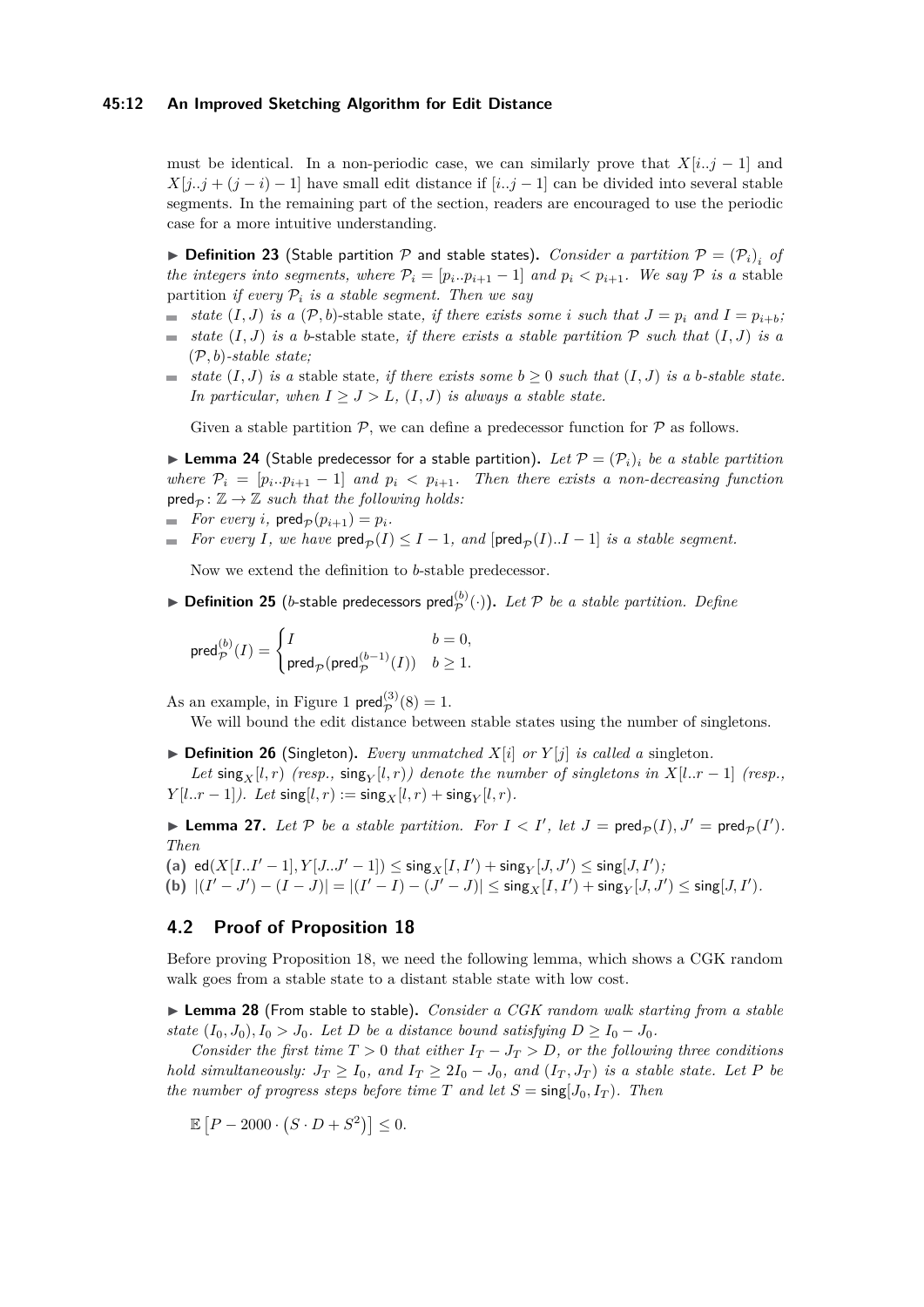The process of Lemma [28](#page-11-1) consists of a "catch-up phase" (i.e., from a stable state to a distant non-stable state) and then a "stabilization phase" (i.e., from a non-stable state to a nearby stable state). We describe the latter one as Lemma [29.](#page-12-0)

<span id="page-12-0"></span>▶ **Lemma 29** (From non-stable to stable). *Consider a CGK random walk starting from a non*stable state  $(\tilde{I}_0, \tilde{J}_0), \tilde{I}_0 > \tilde{J}_0$ . Let P be a stable partition and let b' be such that  $\tilde{L}_0 < \tilde{J}_0 < \tilde{R}_0$  $where \ \tilde{L}_0 = \text{pred}_{\mathcal{P}}^{(b')}(\tilde{I}_0), \ \tilde{R}_0 = \text{pred}_{\mathcal{P}}^{(b'-1)}(\tilde{I}_0).$  Let *D* be a distance bound satisfying  $D \geq \tilde{I}_0 - \tilde{J}_0$ . where  $E_0$  =  $\mu$ ed<sub>p</sub> (10),  $H_0$  =  $\mu$ ed<sub>p</sub> (10). Let D be a assumed bound satisfying  $D \geq 10-30$ <br>Consider the first time T' that either  $(\tilde{I}_{T'}, \tilde{J}_{T'})$  is a stable state or  $\tilde{I}_{T'} - \tilde{J}_{T'} > D$ . Let P' be *the number of progress steps before time*  $T'$  *and let*  $S' = \text{sing}(\tilde{L}_0, \tilde{I}_{T'})$ *. Then* 

$$
\mathbb{E}\left[P'-50\cdot\left((\tilde{R}_0-\tilde{J}_0)(\tilde{J}_0-\tilde{L}_0)+S'\cdot D+S'^{2}\right)\right]\leq 0.
$$

Given previous lemmas to control progress steps, we are now ready to prove Proposition [18.](#page-9-1)

**Proof of Proposition [18.](#page-9-1)** Since  $X[1]$  and  $Y[L]$  are matched to dummy characters after we extend *X,Y*, there are  $K := \text{sing}[-\infty, +\infty) = 2 \cdot (L - M - 1)$  singletons in total. Let  $d := \hat{I} - \hat{J}$  be the initial distance between the two pointers and let  $D := 2 \cdot d$ . For a state  $(I, J), I \geq J,$ 

 $\blacksquare$  if *I* = *J* ≤ *L* or *I* − *J* > *D*, then we say it is a *failure state*;

if it is not a failure state and  $I > L$ , then we say it is a *success state*.

We stop the CGK random walk when it reaches a success state or a failure state. The former case implies that the random walk misses (*L, L*). So it suffices to prove that we stop at a success state with probability at least 0*.*5.

**Phases in the CGK random walk.** Let  $I_0 = \hat{I}$ ,  $J_0 = \hat{J}$  and  $t_0 = 0$ . Let  $t_1 \geq 0$  be the first time that either  $(I_{t_1}, J_{t_1})$  is a stable state or  $I_{t_1} - J_{t_1} > D$ .

For every  $i \geq 2$ , if  $(I_{t_{i-1}}, J_{t_{i-1}})$  is neither a success state nor a failure state, we know *J*<sub>*t*<sup>*i*</sup>−1</sub> ≤ *L* and *I*<sub>*t*<sup>*i*</sup>−1</sub> − *J*<sub>*t*<sup>*i*</sup>−1</sub> ≤ *D*. Then we recursively define  $t_i > t_{i-1}$  to be the first time that either  $I_{t_i} - J_{t_i} > D$ , or the following three conditions hold simultaneously:  $I_{t_i} \geq 2I_{t_{i-1}} - J_{t_{i-1}}$ , and  $J_{t_i} \geq I_{t_{i-1}}$ , and  $(I_{t_i}, J_{t_i})$  is a stable state.

Assume we stop at  $(I_{t_m}, J_{t_m})$ , which is either a success state or a failure state. Let  $P_i$  be the number of progress steps made during the time interval  $[t_i, t_{i+1})$ . Then  $P := \sum_{i=0}^{m-1} P_i$  is the total number of progress steps before we stop.

**Bounds on**  $\mathbb{E}[P_0]$ . Let P be an arbitrary stable partition and let b be such that  $\text{pred}_{\mathcal{P}}^{(b)}(I_0) \leq$  $J_0$  < pred $_{\mathcal{P}}^{(b-1)}(I_0)$ . Let  $L_0 = \text{pred}_{\mathcal{P}}^{(b)}(I_0)$ ,  $R_0 = \text{pred}_{\mathcal{P}}^{(b-1)}(I_0)$ . Since *X*[1] is matched to *Y*[0], we know  $\text{pred}_{\mathcal{P}}(1) = 0$ . Hence applying Lemma [27](#page-11-2) with  $I' = R_0, I = 1$ , we have

 $(R_0 - L_0) - (1 - 0) \leq$  sing $[0, R_0) \leq$  sing $[0, I_0)$ .

Therefore, let  $S_0 = \text{sing}[0, I_{t_1})$  and we have

$$
(J_0 - L_0)(R_0 - J_0) \le \left\lfloor \frac{R_0 - L_0}{2} \right\rfloor \cdot \left\lceil \frac{R_0 - L_0}{2} \right\rceil \le (\text{sing}[0, I_0))^2 \le S_0^2.
$$

Thus by Lemma [29,](#page-12-0) we have  $\mathbb{E}\left[P_0 - 50 \cdot (2 \cdot S_0^2 + S_0 \cdot D)\right] \leq 0$ .

**Bounds on**  $\mathbb{E}[P_i], 1 \leq i \leq m-1$ . Let  $S_i := \text{sing}[J_{t_i}, I_{t_{i+1}})$ . By Lemma [28,](#page-11-1) we have  $\mathbb{E}\left[P_i - 2000 \cdot (S_i \cdot D + S_i^2)\right] \leq 0.$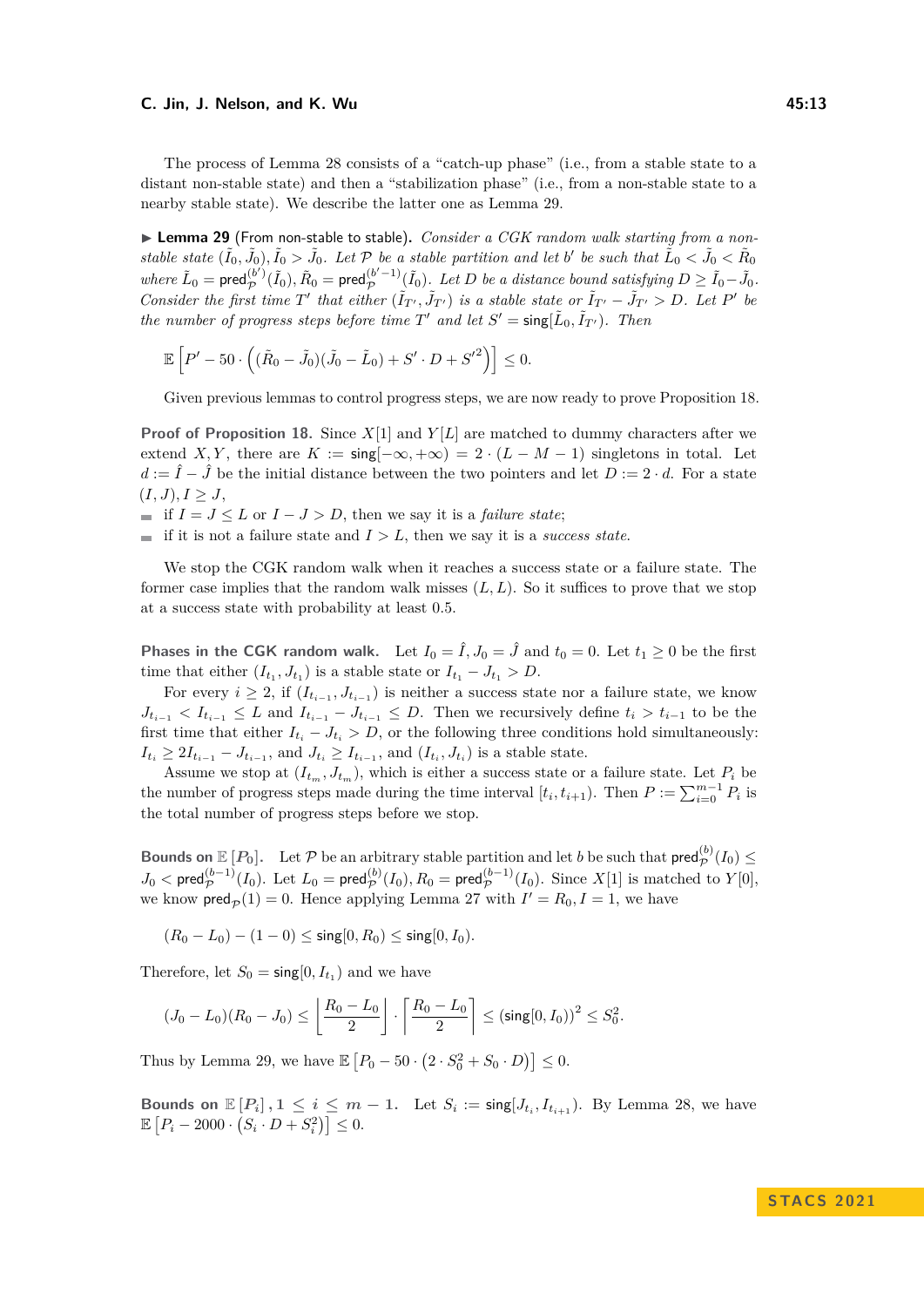#### **45:14 An Improved Sketching Algorithm for Edit Distance**

**Final bounds.** Note that  $\sum_{0 \le i \le m} S_i \le 2 \cdot \text{sing}[0, I_{t_m}) \le 2 \cdot K$ . This is because  $J_{t_{i+1}} \ge I_{t_i}$ for all  $i \geq 1$ , implying each singleton is counted at most twice. Hence

$$
\mathbb{E}[P] = \mathbb{E}\left[\sum_{i=0}^{m-1} P_i\right] \le \mathbb{E}\left[2000\sum_{i=0}^{m-1} (S_i D + S_i^2)\right] \le 2000 \cdot \mathbb{E}\left[D\sum_{i=0}^{m-1} S_i + \left(\sum_{i=0}^{m-1} S_i\right)^2\right]
$$
  

$$
\le 8000 \cdot (K \cdot d + K^2).
$$

For  $1 \leq j < +\infty$ , let  $r_j$  be the deviation brought by the *j*-th progress step.<sup>[10](#page-13-1)</sup> Then  $r_j$ are i.i.d. random variables with  $\Pr[r_j = 0] = 1/2, \Pr[r_j = +1] = \Pr[r_j = -1] = 1/4$ . Hence by Cauchy-Schwarz inequality, we have

$$
\mathbb{E}\left[\left|\sum_{j=1}^P r_j\right|\right] = \mathbb{E}\left[\left|\sum_{j=1}^{+\infty} r_j \cdot 1_{\{j \le P\}}\right|\right] \le \sqrt{\mathbb{E}\left[\left(\sum_{j=1}^{+\infty} r_j \cdot 1_{\{j \le P\}}\right)^2\right]} = \sqrt{\mathbb{E}\left[\frac{P}{2}\right]}
$$

$$
\le \sqrt{4000 \cdot (K \cdot d + K^2)}.
$$

Observe that in the end we have  $I_{t_m} - J_{t_m} = d + \sum_{j=1}^P r_j$ . By setting  $\rho = C_4 \cdot (L - M)$ for some large enough constant  $C_4$ , we have  $d \ge \rho \ge C_4 \cdot K/2$  and

$$
d \ge 4 \cdot \sqrt{4000 \cdot (K \cdot d + K^2)} \ge 4 \cdot \mathbb{E}\left[\left|\sum_{j=1}^P r_j\right|\right].
$$

Then by Markov's inequality, with probability at least 0.5 we have  $|I_{t_m} - J_{t_m} - d| \le d/2$ , which indicates  $(I_{t_m}, J_{t_m})$  is not a failure state. Hence we stop at some success state with probability at least  $0.5$ .

# <span id="page-13-0"></span>**5 Discussion**

Building upon [\[7\]](#page-14-0), we present an improved sketching algorithm for edit distance with sketch size  $\tilde{O}(k^3)$ . Although the algorithm itself is essentially the same as in [\[7\]](#page-14-0), the analysis is more involved. We conclude the paper with a few remarks on further problems.

- **Lower bounds.** We conjecture the lower bound for this problem (i.e.,  $\mathscr{Q}_{n,k,\delta}$ ) is  $\tilde{\Omega}(k^2)$ , since  $\Theta(k^2)$  is the distortion of the CGK random walk embedding [\[13\]](#page-15-9). However, to the best of our knowledge, there is no lower bound beyond  $\tilde{\Omega}(k)$ . (Since we do not find any paper formally stating the lower bounds, we present them in Appendix B of full version.)
- **Edit distance.** It is natural to wonder if current framework can be pushed further. For example, is it possible that we only run  $\tau = O(1)$  rounds of CGK random walks and there will be an optimal matching going through all edges that are common to these walks? will be an optimal matching going through an edges that are common to these waiks?<br>Unfortunately this is not true, and we can show  $\tau = \Omega(\sqrt{k})$  with the following example:

$$
x = Ac_1c_2 \cdots c_{k-1} Bc_1c_2 \cdots c_{k-1} \underbrace{d \cdots d}_{2k} Ac_1c_2 \cdots c_{k-1},
$$
  

$$
y = Bc_1c_2 \cdots c_{k-1} \underbrace{d \cdots d}_{2k} Ac_1c_2 \cdots c_{k-1} Bc_1c_2 \cdots c_{k-1}.
$$

<span id="page-13-1"></span><sup>&</sup>lt;sup>10</sup> Though we will only use  $r_1, \ldots, r_p$ , we define it in this way to make the next Cauchy-Schwarz inequality easier to understand.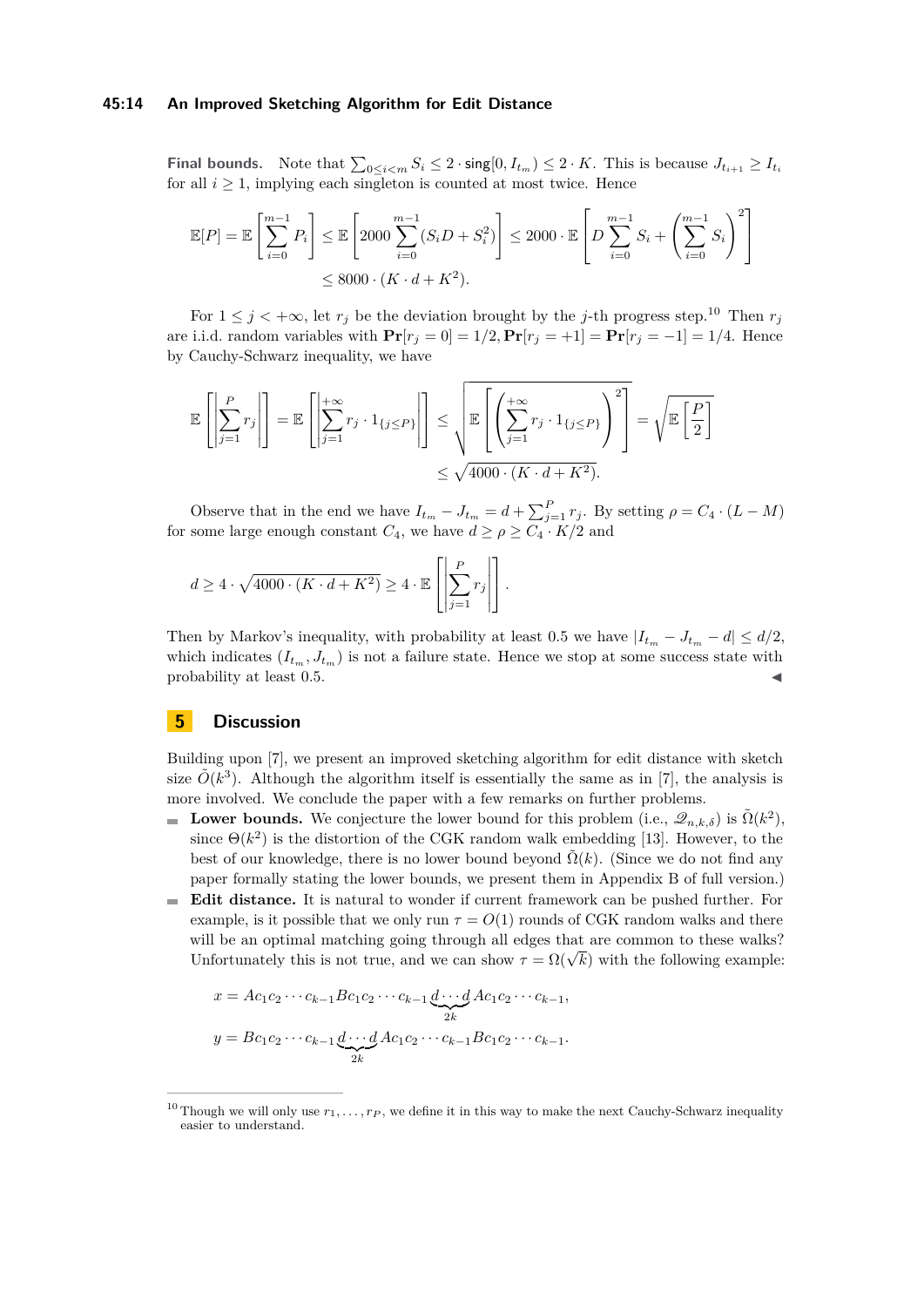Then with probability 1−Θ(1*/* √ *k*), a CGK random walk walks through (*k, k*). Note that  $ed(x, y) \leq 2 \cdot k$  by deleting  $x[1..k]$  and inserting  $y[4k + 1..5k]$ . However any edit sequence leaving  $(k, k)$  matched will have at least  $(2 \cdot k + 1)$  edits, where the one more edit comes from substituting *x*[1] with *y*[1]. Moreover, this example may generalize to the binary alphabet by replacing each symbol with a short random binary string.

- **Ulam distance.** The Ulam distance is the edit distance on two permutations, i.e.,  $x \in [n]^n$  (resp.,  $y \in [n]^n$ ) and  $x_i \neq x_j$  (resp.,  $y_i \neq y_j$ ) for distinct *i, j*. Our algorithm (as well as the algorithm in [\[7\]](#page-14-0)) works for Ulam distance with an improved bound  $\tilde{O}(k^{2.5})$ . This comes from the following observation: there is no matched edge in the stable zone, hence the length of stable zone is at most k, which means we can set  $\rho = O(\sqrt{L})$  in Proposition [18.](#page-9-1) It would be interesting to improve the algorithm for Ulam distance.
- **Only the distance.** Though our algorithm computes edit distance as well as an optimal edit sequence, it is reasonable to relax the problem by simply asking for the distance or even a constant approximation of the distance. However, we are not aware of any result achieving better sketch size in this setting.

#### **References**

- <span id="page-14-6"></span>**1** Alexandr Andoni and Robert Krauthgamer. The smoothed complexity of edit distance. *ACM Trans. Algorithms*, 8(4):44:1–44:25, 2012. [doi:10.1145/2344422.2344434](https://doi.org/10.1145/2344422.2344434).
- <span id="page-14-3"></span>**2** Alexandr Andoni, Robert Krauthgamer, and Krzysztof Onak. Polylogarithmic approximation for edit distance and the asymmetric query complexity. In *Proceedings of the 51st Annual IEEE Symposium on Foundations of Computer Science (FOCS)*, pages 377–386, 2010. [doi:](https://doi.org/10.1109/FOCS.2010.43) [10.1109/FOCS.2010.43](https://doi.org/10.1109/FOCS.2010.43).
- <span id="page-14-5"></span>**3** Alexandr Andoni and Negev Shekel Nosatzki. Edit distance in near-linear time: it's a constant factor. *CoRR*, abs/2005.07678, 2020. To appear in FOCS 2020. [arXiv:2005.07678](http://arxiv.org/abs/2005.07678).
- <span id="page-14-2"></span>**4** Alexandr Andoni and Krzysztof Onak. Approximating edit distance in near-linear time. *SIAM J. Comput.*, 41(6):1635–1648, 2012. [doi:10.1137/090767182](https://doi.org/10.1137/090767182).
- <span id="page-14-1"></span>**5** Arturs Backurs and Piotr Indyk. Edit distance cannot be computed in strongly subquadratic time (unless SETH is false). *SIAM J. Comput.*, 47(3):1087–1097, 2018. [doi:10.1137/15M105](https://doi.org/10.1137/15M1053128) [3128](https://doi.org/10.1137/15M1053128).
- <span id="page-14-9"></span>**6** Ziv Bar-Yossef, T. S. Jayram, Robert Krauthgamer, and Ravi Kumar. Approximating edit distance efficiently. In *Proceedings of the 45th Annual IEEE Symposium on Foundations of Computer Science (FOCS)*, pages 550–559, 2004. [doi:10.1109/FOCS.2004.14](https://doi.org/10.1109/FOCS.2004.14).
- <span id="page-14-0"></span>**7** Djamal Belazzougui and Qin Zhang. Edit distance: Sketching, streaming, and document exchange. In *Proceedings of the 57th IEEE Annual Symposium on Foundations of Computer Science (FOCS)*, pages 51–60. IEEE Computer Society, 2016. Full version at [arXiv:1607.04200](https://arxiv.org/abs/1607.04200). [doi:10.1109/FOCS.2016.15](https://doi.org/10.1109/FOCS.2016.15).
- <span id="page-14-8"></span>**8** Mahdi Boroujeni, Soheil Ehsani, Mohammad Ghodsi, Mohammad Taghi Hajiaghayi, and Saeed Seddighin. Approximating edit distance in truly subquadratic time: Quantum and MapReduce. In *Proceedings of the 29th Annual ACM-SIAM Symposium on Discrete Algorithms (SODA)*, pages 1170–1189, 2018. [doi:10.1137/1.9781611975031.76](https://doi.org/10.1137/1.9781611975031.76).
- <span id="page-14-7"></span>**9** Mahdi Boroujeni, Masoud Seddighin, and Saeed Seddighin. Improved algorithms for edit distance and LCS: beyond worst case. In *Proceedings of the 31st ACM-SIAM Symposium on Discrete Algorithms, (SODA)*, pages 1601–1620. SIAM, 2020. [doi:10.1137/1.978161197599](https://doi.org/10.1137/1.9781611975994.99) [4.99](https://doi.org/10.1137/1.9781611975994.99).
- <span id="page-14-10"></span>**10** Joshua Brakensiek, Moses Charikar, and Aviad Rubinstein. A simple sublinear algorithm for gap edit distance. *CoRR*, abs/2007.14368, 2020. [arXiv:2007.14368](http://arxiv.org/abs/2007.14368).
- <span id="page-14-4"></span>**11** Joshua Brakensiek and Aviad Rubinstein. Constant-factor approximation of near-linear edit distance in near-linear time. In *Proccedings of the 52nd Annual ACM SIGACT Symposium on Theory of Computing (STOC)*, pages 685–698, 2020. [doi:10.1145/3357713.3384282](https://doi.org/10.1145/3357713.3384282).